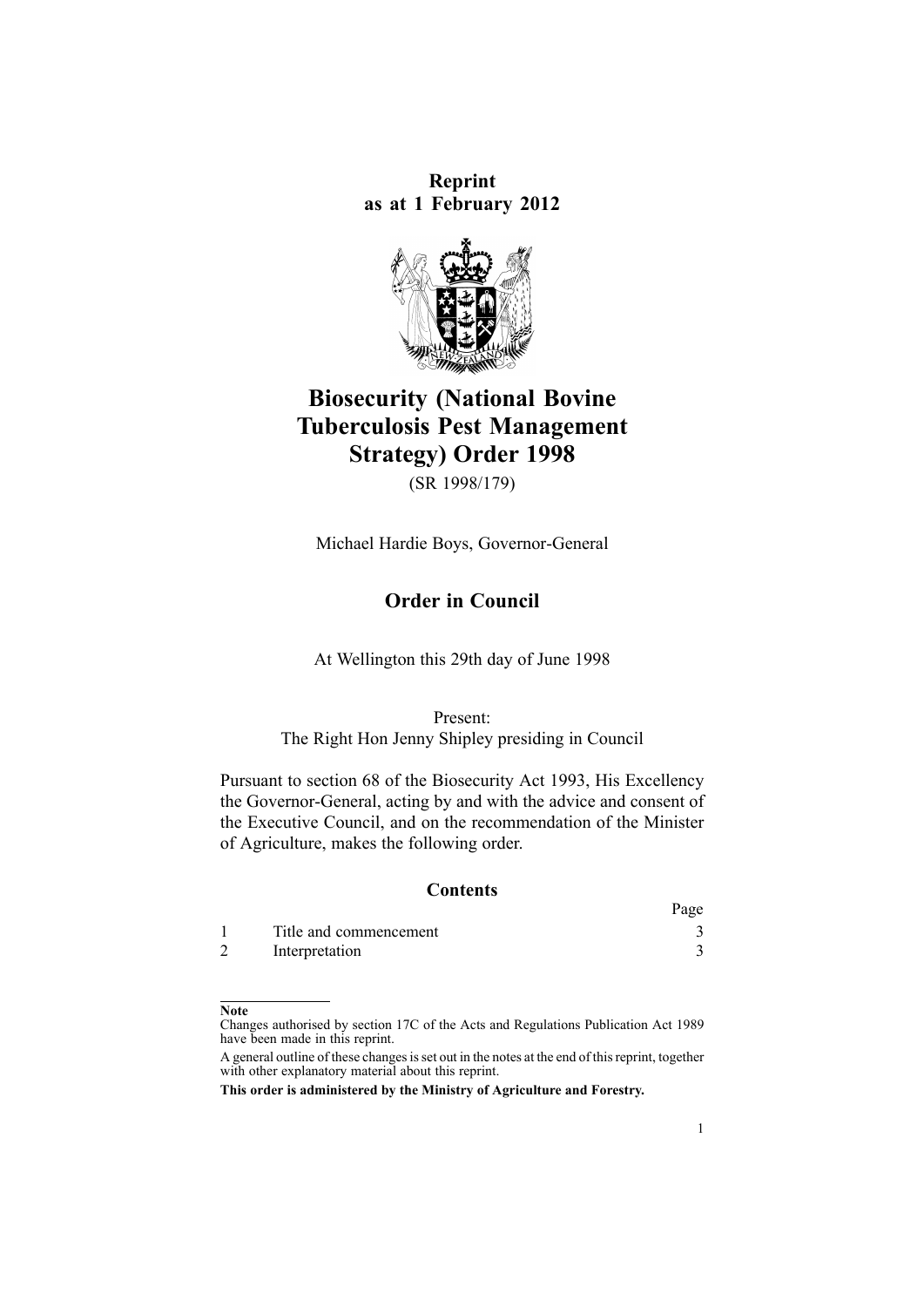| <b>Biosecurity (National Bovine Tuberculosis</b> | Reprinted as at |
|--------------------------------------------------|-----------------|
| Pest Management Strategy) Order 1998             | 1 February 2012 |

| 3              | National Bovine Tuberculosis Pest Management Strategy                                                        | 5                |
|----------------|--------------------------------------------------------------------------------------------------------------|------------------|
| $\overline{4}$ | Pest                                                                                                         | 6                |
| 5              | Objectives of strategy                                                                                       | 6                |
| 5A             | Principal measures to implement strategy                                                                     | $\sqrt{ }$       |
| 6              | Management agency                                                                                            | $\tau$           |
| 7              | Term of strategy                                                                                             | $\tau$           |
| 8              | Powers used to implement the strategy                                                                        | $\boldsymbol{7}$ |
| 9              | Strategy rules                                                                                               | 8                |
| 10             | Obligation to notify Board of place where herd is kept                                                       | 8                |
| 11             | Obligation to provide facilities and assistance for restraint<br>of animals                                  | 8                |
| 12             | Identification of animals with bovine tuberculosis                                                           | 8                |
| 12A            | Identification of cattle and deer for testing                                                                | 9                |
| 12B            | Declarations                                                                                                 | 9                |
| 12C            | Form and content of declarations                                                                             | 10               |
| 12D            | Retention of declarations                                                                                    | 12               |
| 12E            | <b>Sales</b>                                                                                                 | 12               |
| 12F            | Meaning of movement                                                                                          | 13               |
| 13             | Restrictions on testing and treatment of animals                                                             | 13               |
| 14             | Obligation of veterinarians and other persons to submit                                                      | 14               |
|                | specimens for investigation                                                                                  |                  |
| 14A            | Obligation of persons performing ante- and post-mortem<br>examinations to submit specimens for investigation | 15               |
| 14B            | Obligation of persons in charge of verifying compliance                                                      | 16               |
|                | with ante- and post-mortem examination procedures                                                            |                  |
| 15             | Obligation of laboratories to provide results                                                                | 16               |
| 15A            | Obligation of operator of commercial slaughter premises                                                      | 16               |
| 16             | Obligation to supply information                                                                             | 18               |
| 17             | Obligation to report suspected presence of bovine                                                            | 19               |
|                | tuberculosis to Board                                                                                        |                  |
| 17A            | Release of pigs into wild state                                                                              | 20               |
| 18             | Compensation                                                                                                 | 20               |
| 19             | Funding of strategies                                                                                        | 21               |
| 20             | Application of funds                                                                                         | 22               |
| 21             | Actions that may be taken by local authorities                                                               | 22               |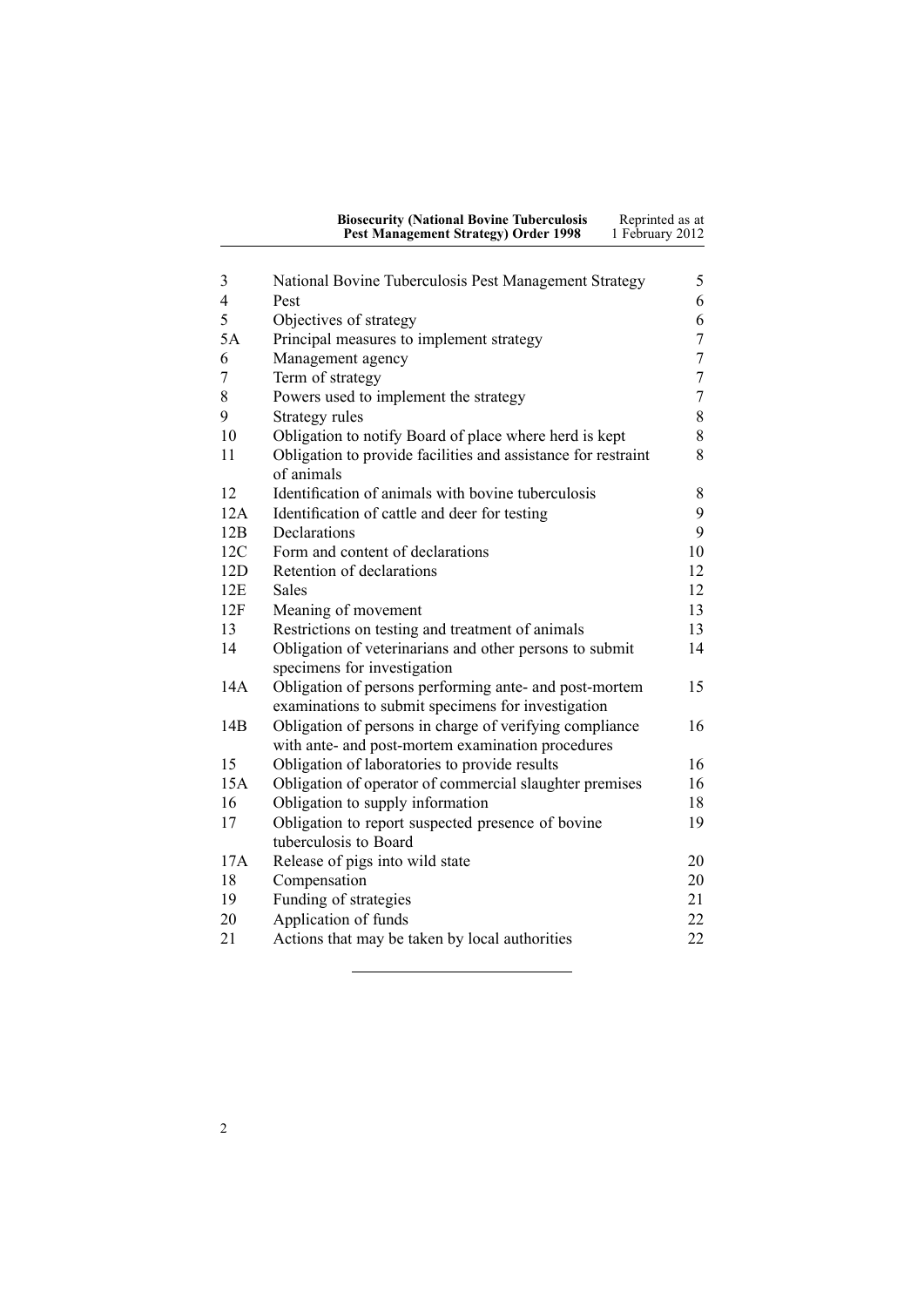# **Order**

#### <span id="page-2-0"></span>**1 Title and commencement**

- (1) This order may be cited as the Biosecurity (National Bovine Tuberculosis Pest Management Strategy) Order 1998.
- (2) This order comes into force on 1 July 1998.

### **2 Interpretation**

(1) In this order, unless the context otherwise requires, **accredited person** means <sup>a</sup> person accredited under [section](http://www.legislation.govt.nz/pdflink.aspx?id=DLM316059) [103\(7\)](http://www.legislation.govt.nz/pdflink.aspx?id=DLM316059) of the Act

**Act** means the [Biosecurity](http://www.legislation.govt.nz/pdflink.aspx?id=DLM314622) Act 1993

**approved**,—

- (a) in relation to <sup>a</sup> test for bovine tuberculosis, means approved by <sup>a</sup> chief technical officer:
- (b) in relation to <sup>a</sup> diagnostic laboratory, means approved by <sup>a</sup> chief technical officer

**authorised person** means <sup>a</sup> person, appointed under [section](http://www.legislation.govt.nz/pdflink.aspx?id=DLM316059)  $103(1)(b)$  of the Act for the purposes of the strategy

**Board** means the Animal Health Board (Incorporated)

**breakdown** means changing <sup>a</sup> herd's status from uninfected herd to infected herd

**cattle** means any animal of the family Bovidae, subfamily Bovinae

**chief technical officer** means <sup>a</sup> chief technical officer appointed under section [101\(1\)](http://www.legislation.govt.nz/pdflink.aspx?id=DLM316050) of the Act

**common costs** means the administrative costs of the strategy; and includes costs of information, education, research and development, and advice and assistance in relation to bovine tuberculosis

**disease control** means any action taken for the purpose of—

- (a) identifying and monitoring the distribution of bovine tuberculosis in domesticated animals or farmed animals; or
- (b) preventing the spread of bovine tuberculosis between domesticated animals or farmed animals; or
- (c) eradicating bovine tuberculosis from domesticated animals or farmed animals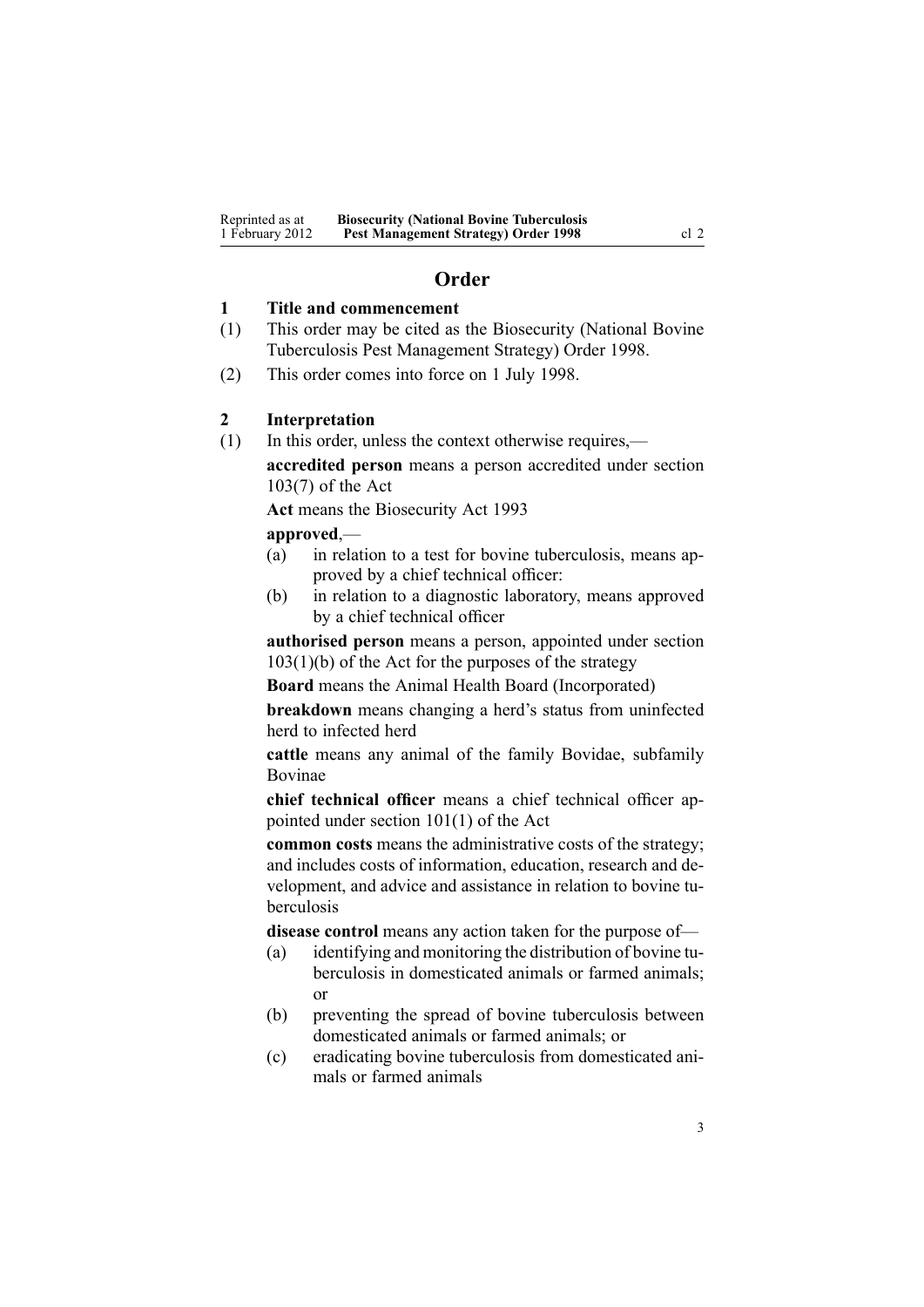**herd** means <sup>a</sup> group of cattle or deer, or cattle and deer that is—

- (a) managed as 1 unit; or
- (b) kept within the same enclosure or behind the same fence

**herd of origin** means the herd with which <sup>a</sup> cattle beast or <sup>a</sup> deer is, for the time being, grazing

**identification system** has the meaning given to it in the [Bio](http://www.legislation.govt.nz/pdflink.aspx?id=DLM284288)security (Animal Identification Systems) [Regulations](http://www.legislation.govt.nz/pdflink.aspx?id=DLM284288) 1999

**infected herd** means <sup>a</sup> herd that includes, or has included, 1 or more animals—

- (a) that has reacted positively to an approved test for bovine tuberculosis; or
- (b) that exhibits gross bovine tuberculosis lesions; or
- (c) from which <sup>a</sup> tissue specimen has been taken, and histopathology or <sup>a</sup> culture analysis based on that tissue demonstrates the presence of bovine tuberculosis;—

and, in respec<sup>t</sup> of that herd, the information available from the subsequent testing or the subsequent inspection of carcasses of animals is not sufficient to exclude the likelihood that bovine tuberculosis remains in animals within the herd

**person in charge**, in relation to an animal, includes <sup>a</sup> person who hasthe animal in his or her possession or custody, or under his or her care, control, or supervision

**strategy** means the National Bovine Tuberculosis Pest Managemen<sup>t</sup> Strategy made by this order

**test** means <sup>a</sup> procedure to establish the presence or absence of bovine tuberculosis, carried out on—

- (a) any animal; or
- (b) any blood or serum sample taken from any animal; or
- (c) any tissue sample taken from any animal

**tuberculosis vector free area** means an area classified by the Board as an area where vectors are not present, or if presen<sup>t</sup> do not have the potential to infect herds

**tuberculosis vector risk area** means an area classified by the Board as an area where vectors are presen<sup>t</sup> and have the potential to infect herds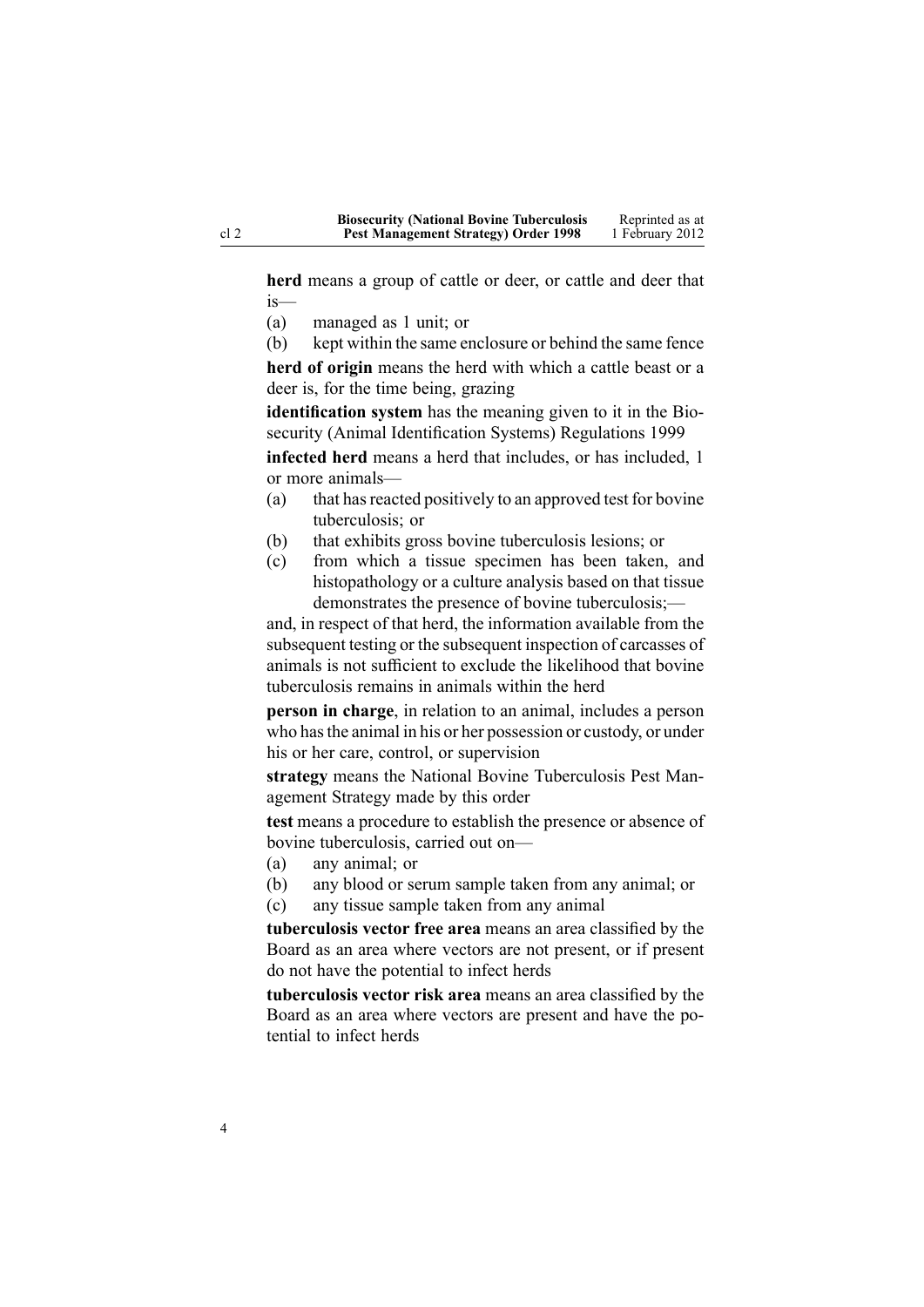<span id="page-4-0"></span>**vector** means an animal that is not kept within an enclosure or behind <sup>a</sup> fence and that is known or suspected by the Board to be capable of harbouring the pes<sup>t</sup>

**vector control** means any action taken for the purpose of—

- (a) preventing the spread of bovine tuberculosis between vectors; or
- (b) preventing the spread of bovine tuberculosis from vectors to domesticated or farmed animals; or
- (c) eradicating bovine tuberculosis from vectors

**veterinarian** means <sup>a</sup> person registered as <sup>a</sup> veterinarian or <sup>a</sup> specialist under the [Veterinarians](http://www.legislation.govt.nz/pdflink.aspx?id=DLM363858) Act 2005.

(2) Unless the context otherwise requires, terms and expressions that are not defined in this order but that are defined in the Act have the same meaning as in the Act.

Clause 2(1) **breakdown**: inserted, on 30 September 2004, by [clause](http://www.legislation.govt.nz/pdflink.aspx?id=DLM283061) 3(1) of the Biosecurity (National Bovine Tuberculosis Pest Management Strategy) Amendment Order 2004 (SR 2004/271).

Clause 2(1) **cattle**: amended, on 26 May 2011, by [clause](http://www.legislation.govt.nz/pdflink.aspx?id=DLM3696907) 4 of the Biosecurity (National Bovine Tuberculosis Pest Management Strategy) Amendment Order (No 2) 2011 (SR 2011/151).

Clause 2(1) **herd**: substituted, on 30 September 2004, by [clause](http://www.legislation.govt.nz/pdflink.aspx?id=DLM283061) 3(2) of the Biosecurity (National Bovine Tuberculosis Pest Management Strategy) Amendment Order 2004 (SR 2004/271).

Clause 2(1) **herd of origin**: inserted, on 30 September 2004, by [clause](http://www.legislation.govt.nz/pdflink.aspx?id=DLM283061) 3(2) of the Biosecurity (National Bovine Tuberculosis Pest Management Strategy) Amendment Order 2004 (SR 2004/271).

Clause 2(1) **identification system**: inserted, on 1 July 2011, by [clause](http://www.legislation.govt.nz/pdflink.aspx?id=DLM3765120) 4 of the Biosecurity (National Bovine Tuberculosis Pest Management Strategy) Amendment Order 2011 (SR 2011/150).

Clause 2(1) **person in charge**: inserted, on 30 September 2004, by [clause](http://www.legislation.govt.nz/pdflink.aspx?id=DLM283061) 3(3) of the Biosecurity (National Bovine Tuberculosis Pest Management Strategy) Amendment Order 2004 (SR 2004/271).

Clause 2(1) **test**: inserted, on 30 September 2004, by [clause](http://www.legislation.govt.nz/pdflink.aspx?id=DLM283061) 3(4) of the Biosecurity (National Bovine Tuberculosis Pest Management Strategy) Amendment Order 2004 (SR 2004/271).

Clause 2(1) **veterinarian**: amended, on 22 December 2005, by [section](http://www.legislation.govt.nz/pdflink.aspx?id=DLM364675) 105 of the Veterinarians Act 2005 (2005 No 126).

**3 National Bovine Tuberculosis Pest Management Strategy** This order makes the National Bovine Tuberculosis Pest Managemen<sup>t</sup> Strategy.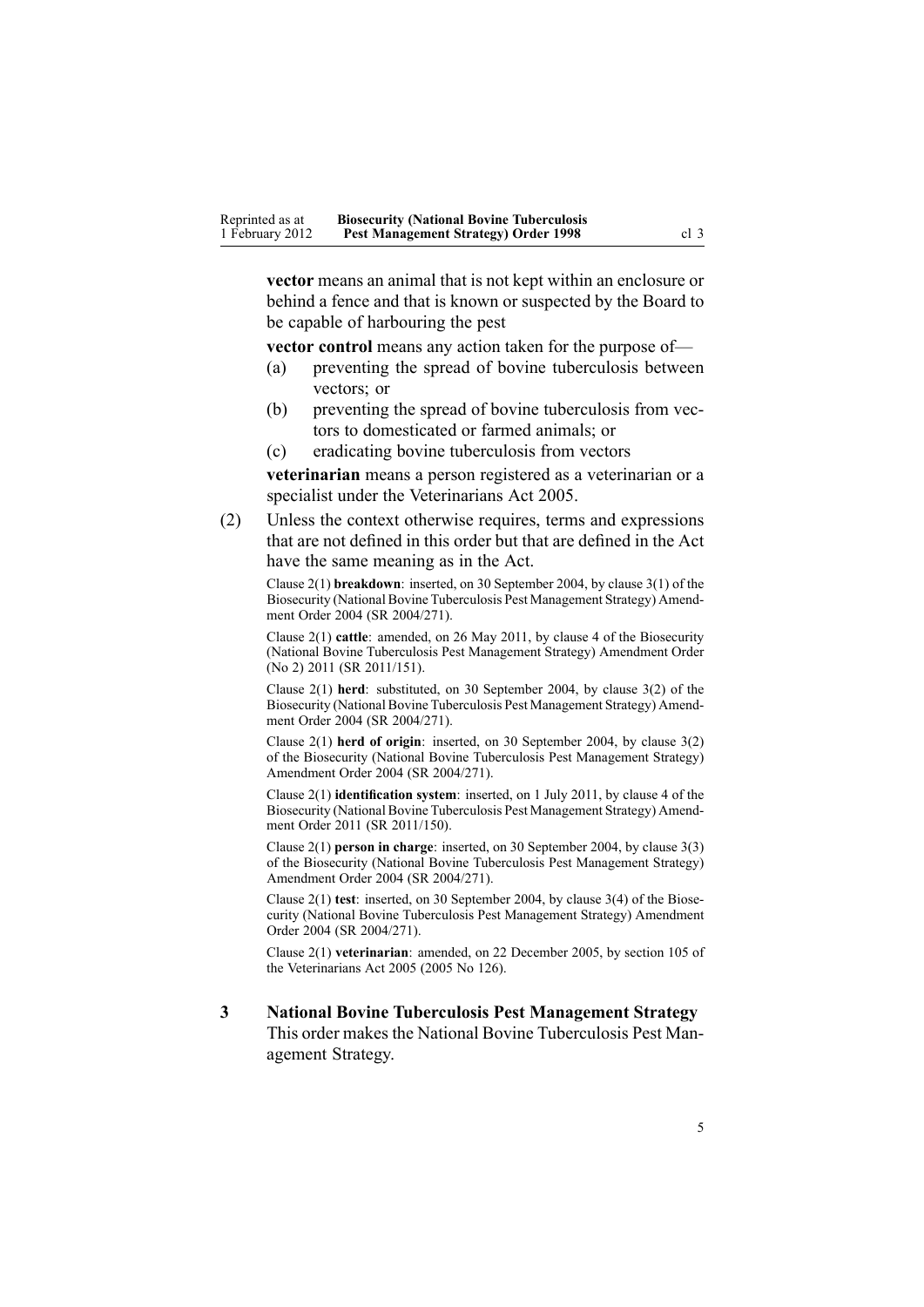| <b>Biosecurity (National Bovine Tuberculosis</b> | Reprinted as at |
|--------------------------------------------------|-----------------|
| <b>Pest Management Strategy) Order 1998</b>      | 1 February 2012 |

# **4 Pest**

The organism *Mycobacterium bovis*, the cause of the disease of bovine tuberculosis, isthe pes<sup>t</sup> to be managed in accordance with the strategy.

## **5 Objectives of strategy**

- (1) The strategy's primary objective is to establish the feasibility of eradicating endemic bovine tuberculosis from vectors across <sup>a</sup> representative range of New Zealand terrains by achieving the following during the strategy's term:
	- (a) the eradication of bovine tuberculosisfrom vectors over at least 2.5 million hectares of tuberculosis vector risk areas, including 2 extensive forest areas representing relatively difficult operational terrain:
	- (b) continued freedom from the infection of vectors with bovine tuberculosis in areas where bovine tuberculosis is considered to have been eradicated from vectors:
	- (c) eradication of, and continued freedom from, bovine tuberculosis enabling the classification of the areas described in paragraphs (a) and (b) as tuberculosis vector free areas:
	- (d) the prevention of bovine tuberculosis being established in possums in tuberculosis vector free areas.
- (2) The strategy's secondary objective, to be achieved while achieving the primary objective, is to keep at the lowest possible level, and at no greater than 0.4% throughout the term of the strategy, the national annual bovine tuberculosis infected herd period prevalence calculated as follows:
	- (a) add the number of infected herds at the start of <sup>a</sup> financial year to the number of infected herds coming to notice during the financial year; and
	- (b) divide the sum by the total number of herds; and
	- (c) express the quotient as <sup>a</sup> percentage.

Clause 5: substituted, on 1 July 2011, by [clause](http://www.legislation.govt.nz/pdflink.aspx?id=DLM3765124) 5 of the Biosecurity (National Bovine Tuberculosis Pest Management Strategy) Amendment Order 2011 (SR 2011/150).

<span id="page-5-0"></span>cl 4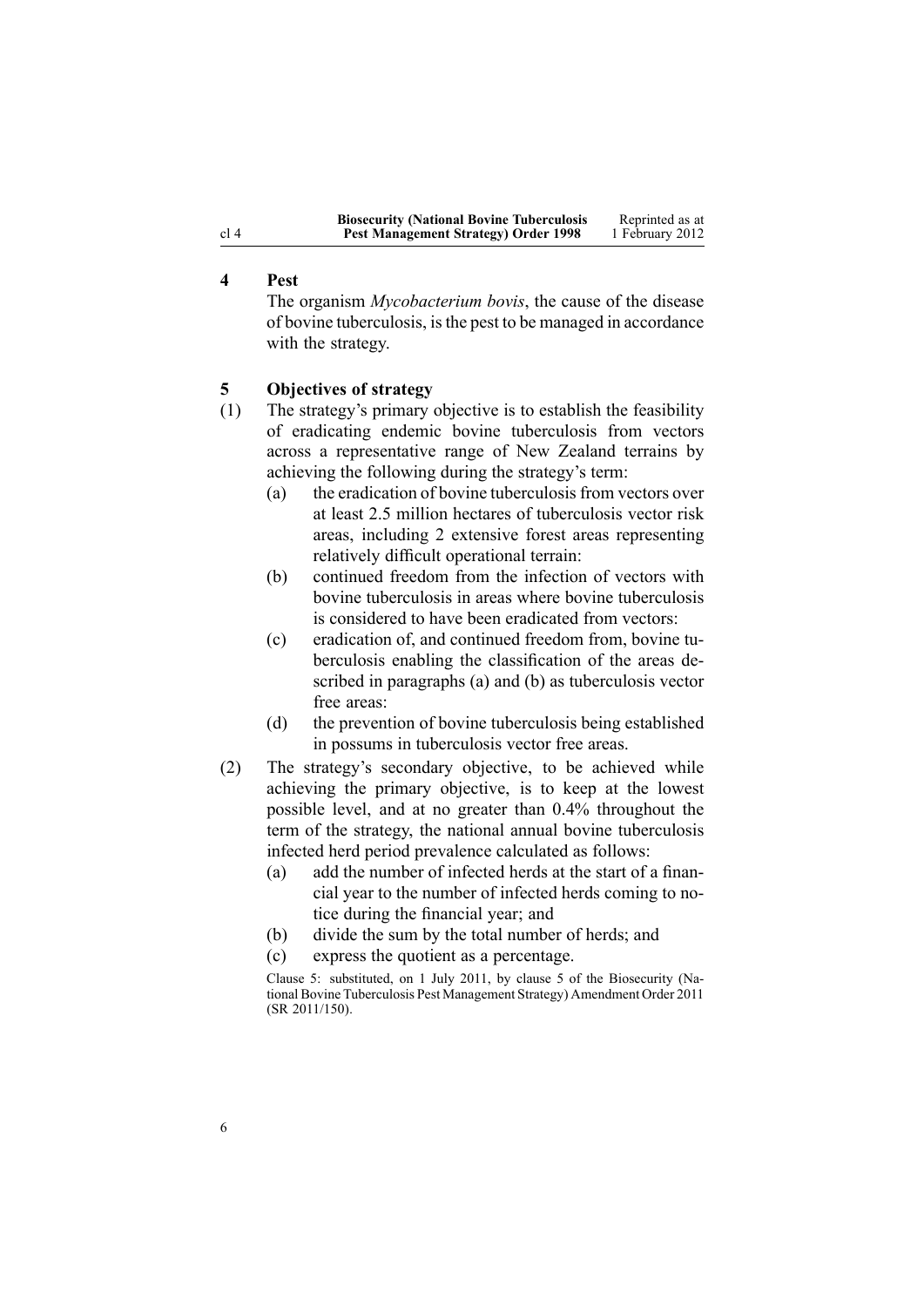# <span id="page-6-0"></span>**5A Principal measures to implement strategy**

The principal measures to be taken to implement the strategy are—

- (a) the detection of bovine tuberculosis by testing herds and vectors for bovine tuberculosis:
- (b) the slaughter of domestic animals suspected of being infected with bovine tuberculosis:
- (c) the managemen<sup>t</sup> of vector populations in tuberculosis vector risk areas and in buffer control zones associated with those areas:
- (d) the controls on the movement of cattle and deer.

Clause 5A: inserted, on 30 September 2004, by [clause](http://www.legislation.govt.nz/pdflink.aspx?id=DLM283074) 5 of the Biosecurity (National Bovine Tuberculosis Pest Management Strategy) Amendment Order 2004 (SR 2004/271).

### **6 Management agency**

The managemen<sup>t</sup> agency responsible for implementing the strategy is the Animal Health Board (Incorporated).

## **7 Term of strategy**

The strategy remains in force until 30 June 2026.

Clause 7: substituted, on 30 September 2004, by [clause](http://www.legislation.govt.nz/pdflink.aspx?id=DLM283076) 6 of the Biosecurity (National Bovine Tuberculosis Pest Management Strategy) Amendment Order 2004 (SR 2004/271).

Clause 7: amended, on 1 July 2011, by [clause](http://www.legislation.govt.nz/pdflink.aspx?id=DLM3765125) 6 of the Biosecurity (National Bovine Tuberculosis Pest Management Strategy) Amendment Order 2011 (SR 2011/150).

# **8 Powers used to implement the strategy**

- (1) The powers conferred on an authorised person by [sections](http://www.legislation.govt.nz/pdflink.aspx?id=DLM316077) 106, [109](http://www.legislation.govt.nz/pdflink.aspx?id=DLM316083), [111](http://www.legislation.govt.nz/pdflink.aspx?id=DLM316300), [113](http://www.legislation.govt.nz/pdflink.aspx?id=DLM316306), [114](http://www.legislation.govt.nz/pdflink.aspx?id=DLM316307), [118](http://www.legislation.govt.nz/pdflink.aspx?id=DLM316318), [119](http://www.legislation.govt.nz/pdflink.aspx?id=DLM316319), [121](http://www.legislation.govt.nz/pdflink.aspx?id=DLM316321), [121A](http://www.legislation.govt.nz/pdflink.aspx?id=DLM316325), [122](http://www.legislation.govt.nz/pdflink.aspx?id=DLM316331), [123](http://www.legislation.govt.nz/pdflink.aspx?id=DLM316333), and [130](http://www.legislation.govt.nz/pdflink.aspx?id=DLM316351) of the Act may be used by an authorised person, appointed for the purposes of the strategy, to implement the strategy.
- (2) The powers conferred on <sup>a</sup> managemen<sup>t</sup> agency by [sections](http://www.legislation.govt.nz/pdflink.aspx?id=DLM316345) [128](http://www.legislation.govt.nz/pdflink.aspx?id=DLM316345) and [131](http://www.legislation.govt.nz/pdflink.aspx?id=DLM316356) of the Act may be used by the managemen<sup>t</sup> agency to implement the strategy.
- (3) The power in [section](http://www.legislation.govt.nz/pdflink.aspx?id=DLM316309) 114A of the Act may be used to implement the strategy.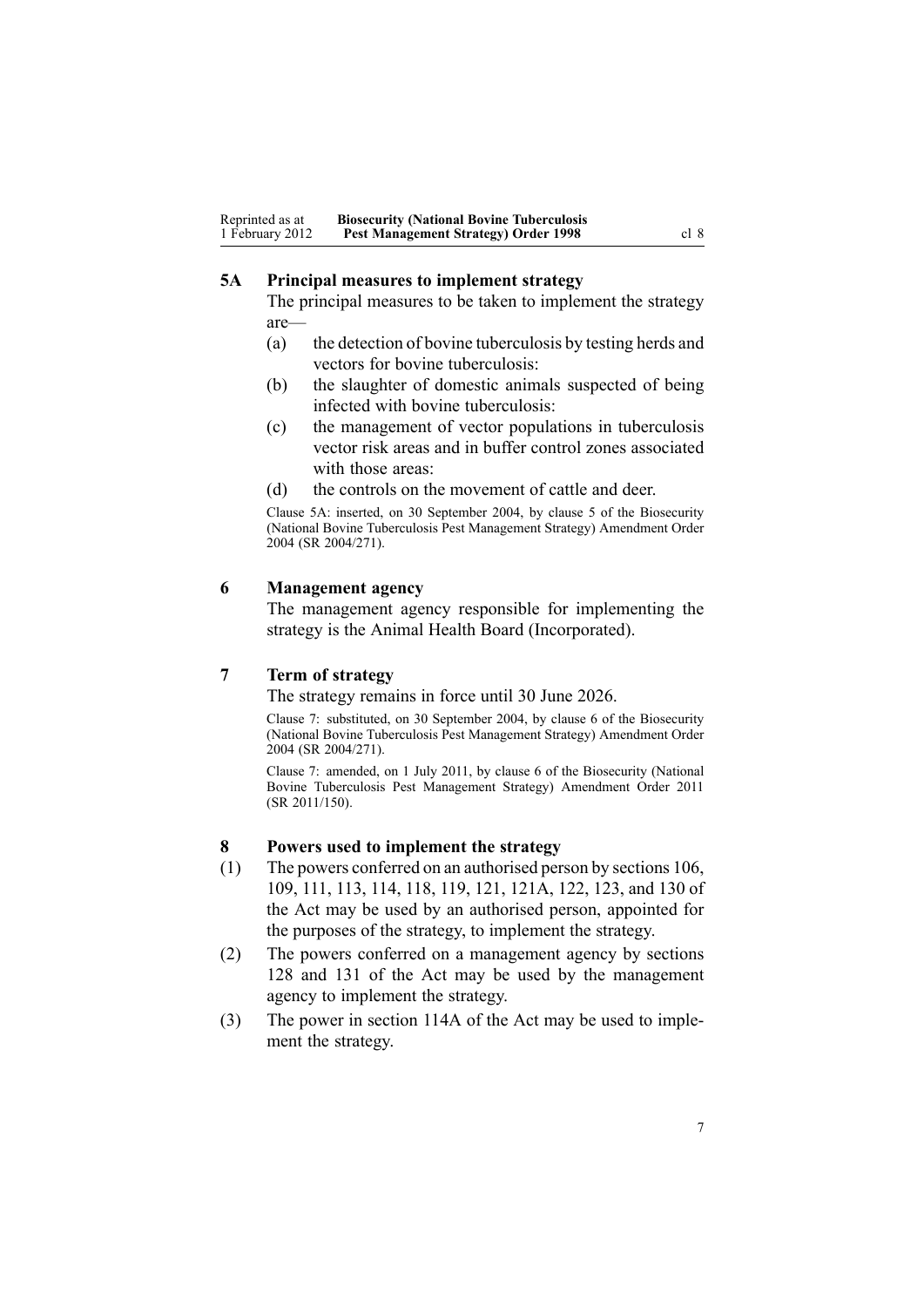<span id="page-7-0"></span>Clause 8(1): amended, on 30 September 2004, by [clause](http://www.legislation.govt.nz/pdflink.aspx?id=DLM283078) 7 of the Biosecurity (National Bovine Tuberculosis Pest Management Strategy) Amendment Order 2004 (SR 2004/271).

## **9 Strategy rules**

Clauses 10 to 17A contain the strategy rules.

Clause 9: substituted, on 30 September 2004, by [clause](http://www.legislation.govt.nz/pdflink.aspx?id=DLM283079) 8 of the Biosecurity (National Bovine Tuberculosis Pest Management Strategy) Amendment Order 2004 (SR 2004/271).

#### **10 Obligation to notify Board of place where herd is kept**

- (1) Every person who owns or is in charge of <sup>a</sup> herd must notify the Board or an authorised person of the place where the herd is, for the time being, kept.
- (2) A breach of this rule, without reasonable excuse, is an offence under section [154\(q\)](http://www.legislation.govt.nz/pdflink.aspx?id=DLM316713) of the Act.

# **11 Obligation to provide facilities and assistance for restraint of animals**

- $(1)$  Every person who owns or is in charge of a herd that is required to be tested for the presence or absence of bovine tuberculosis, must provide sufficient facilities and assistance for holding, handling, and restraint of the cattle or deer to enable the tests to be safely carried out and identification to be safely applied in accordance with clause 12.
- (2) A breach of this rule, without reasonable excuse, is an offence under section [154\(q\)](http://www.legislation.govt.nz/pdflink.aspx?id=DLM316713) of the Act.

#### **12 Identification of animals with bovine tuberculosis**

- (1) If an animal has tested positive for bovine tuberculosis, or is to be moved from an infected herd, an ear tag or other identification may be applied to the animal.
- (2) Only an inspector, authorised person, or accredited person may remove, alter, or deface an ear tag or other identification applied in accordance with subclause (1), unless—
	- (a) an inspector or authorised person has given written permission for another person to do so; or
	- (b) an accredited person has given written confirmation that the animal has tested negative for bovine tuberculosis.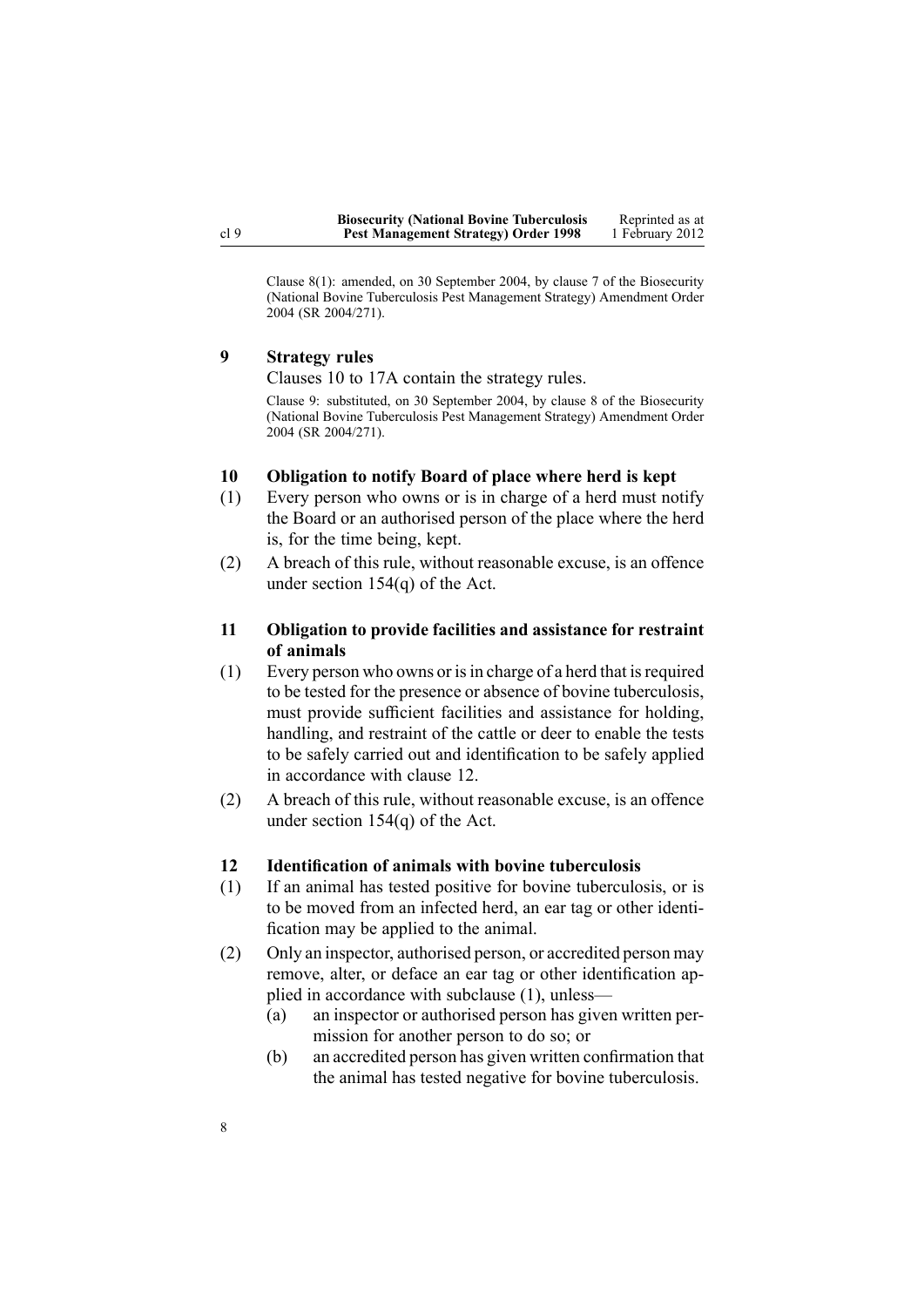<span id="page-8-0"></span>(3) A breach of this rule, without reasonable excuse, is an offence under section [154\(q\)](http://www.legislation.govt.nz/pdflink.aspx?id=DLM316713) of the Act.

Clause 12: substituted, on 30 September 2004, by [clause](http://www.legislation.govt.nz/pdflink.aspx?id=DLM283081) 9 of the Biosecurity (National Bovine Tuberculosis Pest Management Strategy) Amendment Order 2004 (SR 2004/271).

# **12A Identification of cattle and deer for testing**

- (1) When directed to do so by an inspector or authorised person, the owner or person in charge of <sup>a</sup> herd must identify, in the manner directed, any member of that herd that is required to be tested.
- (2) A breach of this rule, without reasonable excuse, is an offence under section [154\(q\)](http://www.legislation.govt.nz/pdflink.aspx?id=DLM316713) of the Act.

Clause 12A: inserted, on 30 September 2004, by [clause](http://www.legislation.govt.nz/pdflink.aspx?id=DLM283083) 10 of the Biosecurity (National Bovine Tuberculosis Pest Management Strategy) Amendment Order 2004 (SR 2004/271).

#### **12B Declarations**

- (1) A cattle beast or deer aged 30 days or more that is being moved must be accompanied throughout the movement by <sup>a</sup> declaration that complies with [clause](#page-9-0) 12C.
- (2) The owner of the animal to be moved, or any person acting with the authority of the owner, is responsible for the preparation of the declaration, and must—
	- (a) give the declaration to the person in charge of the animal during the movement; and
	- (b) inform the person in charge of the requirements of subclause (3).
- (3) The person in charge must, during the period of his or her charge, ensure that the declaration is—
	- (a) immediately accessible at all times during the movement; and
	- (b) provided for inspection when requested by any person; and
	- (c) if the person in charge changes during the movement, given to the person to whom charge is transferred, together with instructions on the requirements of this subclause; and
	- (d) given to the person to whom the animal is being delivered on completion of the movement.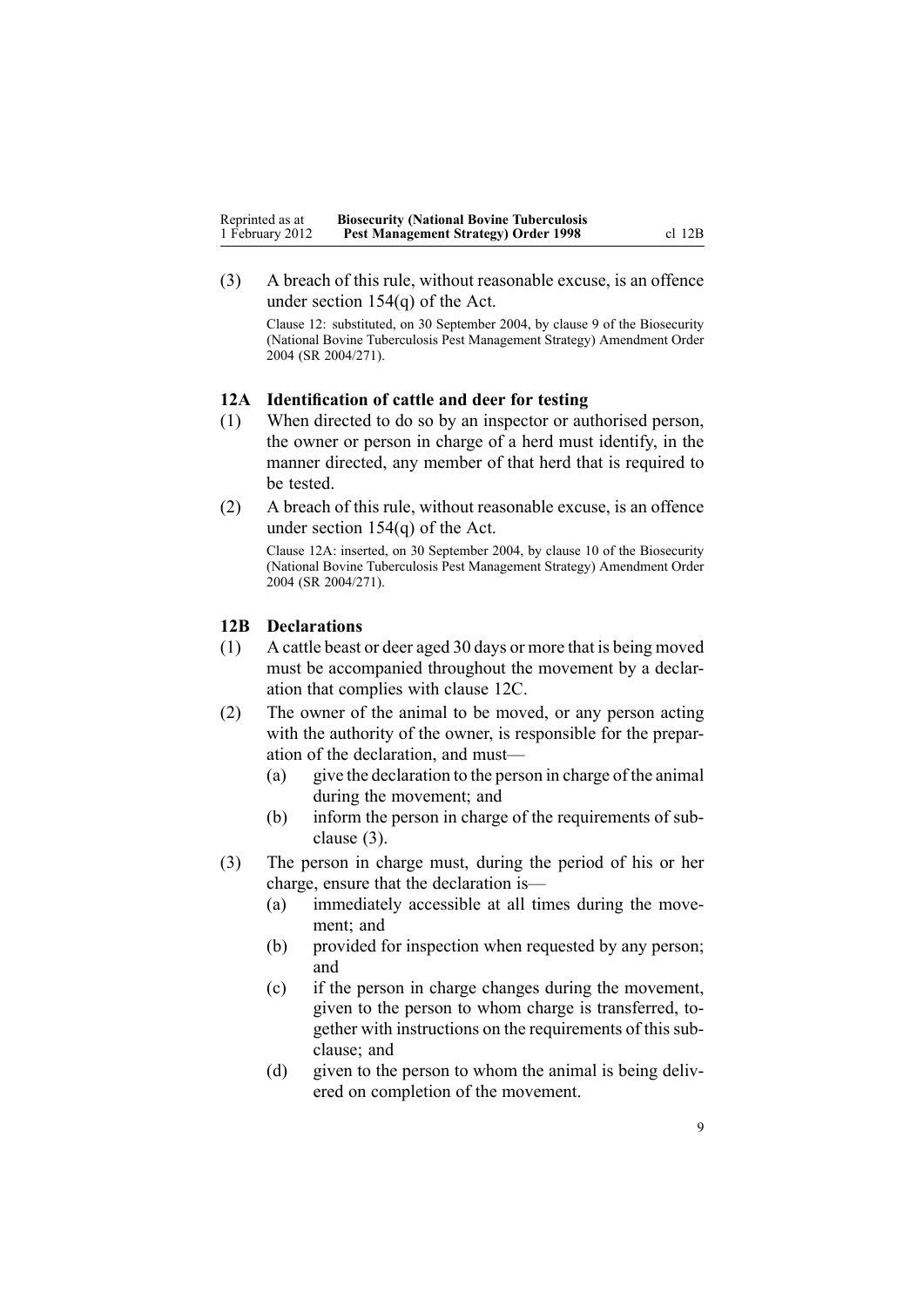<span id="page-9-0"></span>

|          | <b>Biosecurity (National Bovine Tuberculosis</b> | Reprinted as at |
|----------|--------------------------------------------------|-----------------|
| $cl$ 12C | <b>Pest Management Strategy) Order 1998</b>      | 1 February 2012 |

(4) If the movement involves more than 1 animal, <sup>a</sup> single declaration, identifying all the animals being moved, may be used.

(5) If the movement involves more than 1 animal, and the group of animals is divided or redivided during the movement, the person in charge at the time of the division or redivision must ensure that—

- (a) the declaration is copied; and
- (b) the requirements of subclause (3) are complied with in relation to any animals that the person remains in charge of; and
- (c) the requirements of subclause  $(3)(c)$  are complied with in relation to the animals that are transferred to the charge of another person.
- (6) A breach of this rule, without reasonable excuse, is an offence under section [154\(q\)](http://www.legislation.govt.nz/pdflink.aspx?id=DLM316713) of the Act.

Clause 12B: inserted, on 30 September 2004, by [clause](http://www.legislation.govt.nz/pdflink.aspx?id=DLM283083) 10 of the Biosecurity (National Bovine Tuberculosis Pest Management Strategy) Amendment Order 2004 (SR 2004/271).

# **12C Form and content of declarations**

- (1) A declaration required under [clause](#page-8-0) 12B must—
	- (a) be in <sup>a</sup> form approved by the Board; and
	- (b) be completed, signed, and dated by—
		- (i) the owner of the cattle beast or deer to which it relates; or
		- (ii) <sup>a</sup> person acting with the authority of the owner; and
	- (c) include—
		- (i) the name and address of the person completing, signing, and dating the form:
		- (ii) the herd identification number of the herd from which the animal is being moved as given to that herd in accordance with an identification system approved under the [Biosecurity](http://www.legislation.govt.nz/pdflink.aspx?id=DLM284288) (Animal Identification Systems) [Regulations](http://www.legislation.govt.nz/pdflink.aspx?id=DLM284288) 1999:
		- (iii) the species or class of the animal (examples include hind, dairy cow, heifer, and beef bull):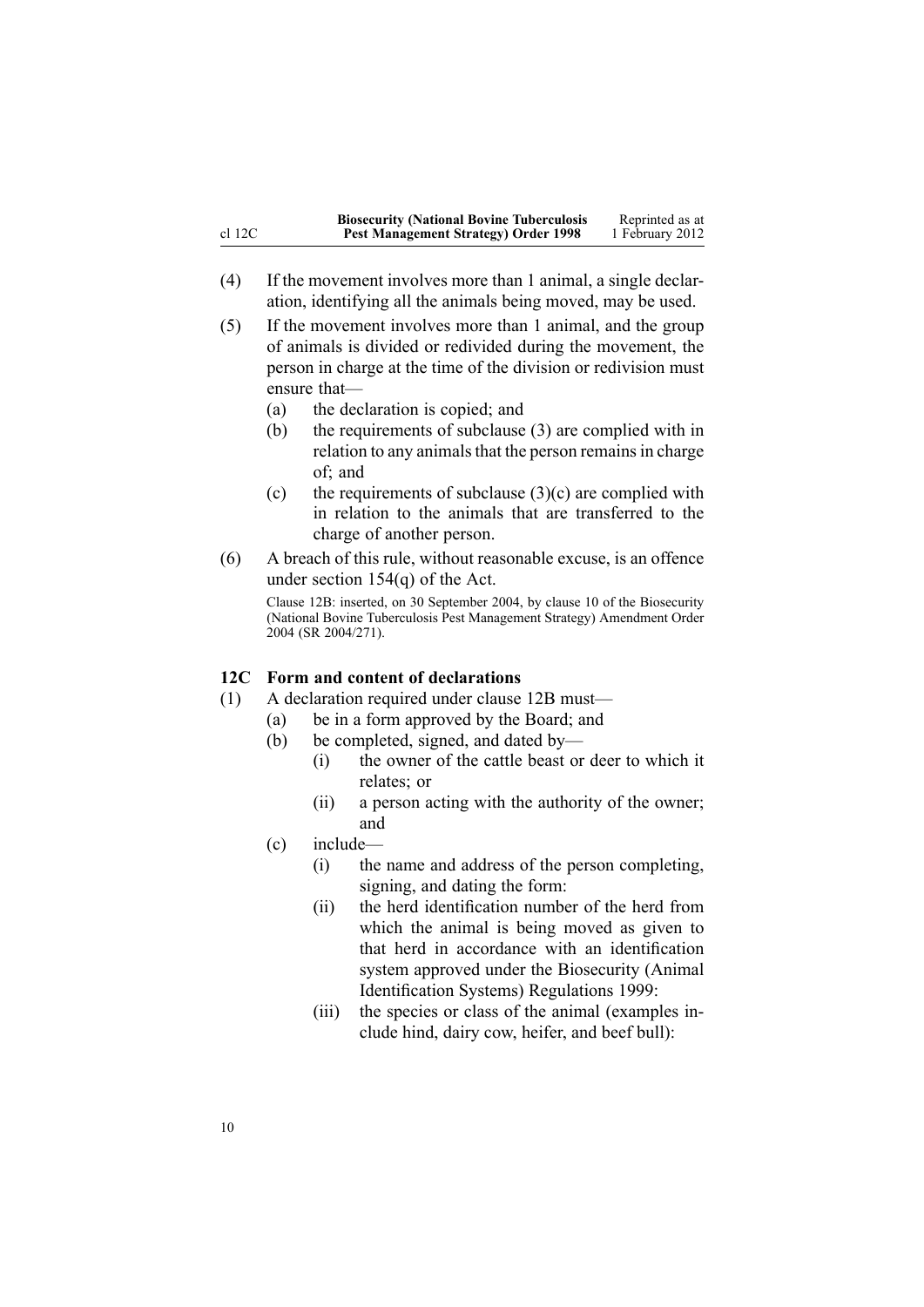| Reprinted as at | <b>Biosecurity (National Bovine Tuberculosis</b> |          |
|-----------------|--------------------------------------------------|----------|
| 1 February 2012 | <b>Pest Management Strategy) Order 1998</b>      | $cl$ 12C |

- (iv) information on whether the animal was born at the place or establishment from which it is being moved:
- (v) if the animal was not born at the place or establishment from which it is being moved, information on whether the animal has been managed or kept at that place or establishment for 60 days or more:
- (vi) if the animal was not born at the place or establishment from which it is being moved and has not been managed or kept at that place or establishment for 60 days or more, information on whether there is <sup>a</sup> declaration under [clause](#page-8-0) 12B that relates to <sup>a</sup> movement of the animal in the previous 60 days:
- (vii) the bovine tuberculosis status, if any, assigned by the Board to the animal's herd of origin:
- (viii) information on whether the animal has been tested while at the place or establishment from which it is being moved:
- (ix) the date of the latest test carried out on the animal:
- (x) the date of the latest test carried out on the animal's herd of origin:
- (xi) information on whether bovine tuberculosis was detected in any animal as <sup>a</sup> result of <sup>a</sup> test carried out under subparagraph (ix) or subparagraph (x):
- (xii) information on whether the animal has ever been vaccinated against Johne's disease:
- (xiii) information on whether the animal's herd of origin issubject to movement control under the Act:
- (xiv) information on whether the animal is being moved from <sup>a</sup> place or establishment that is within <sup>a</sup> controlled area declared under [section](http://www.legislation.govt.nz/pdflink.aspx?id=DLM316356) [131](http://www.legislation.govt.nz/pdflink.aspx?id=DLM316356) of the Act:
- (xv) if the animal is being moved from <sup>a</sup> place or establishment that is within <sup>a</sup> controlled area declared under [section](http://www.legislation.govt.nz/pdflink.aspx?id=DLM316356) 131 of the Act, information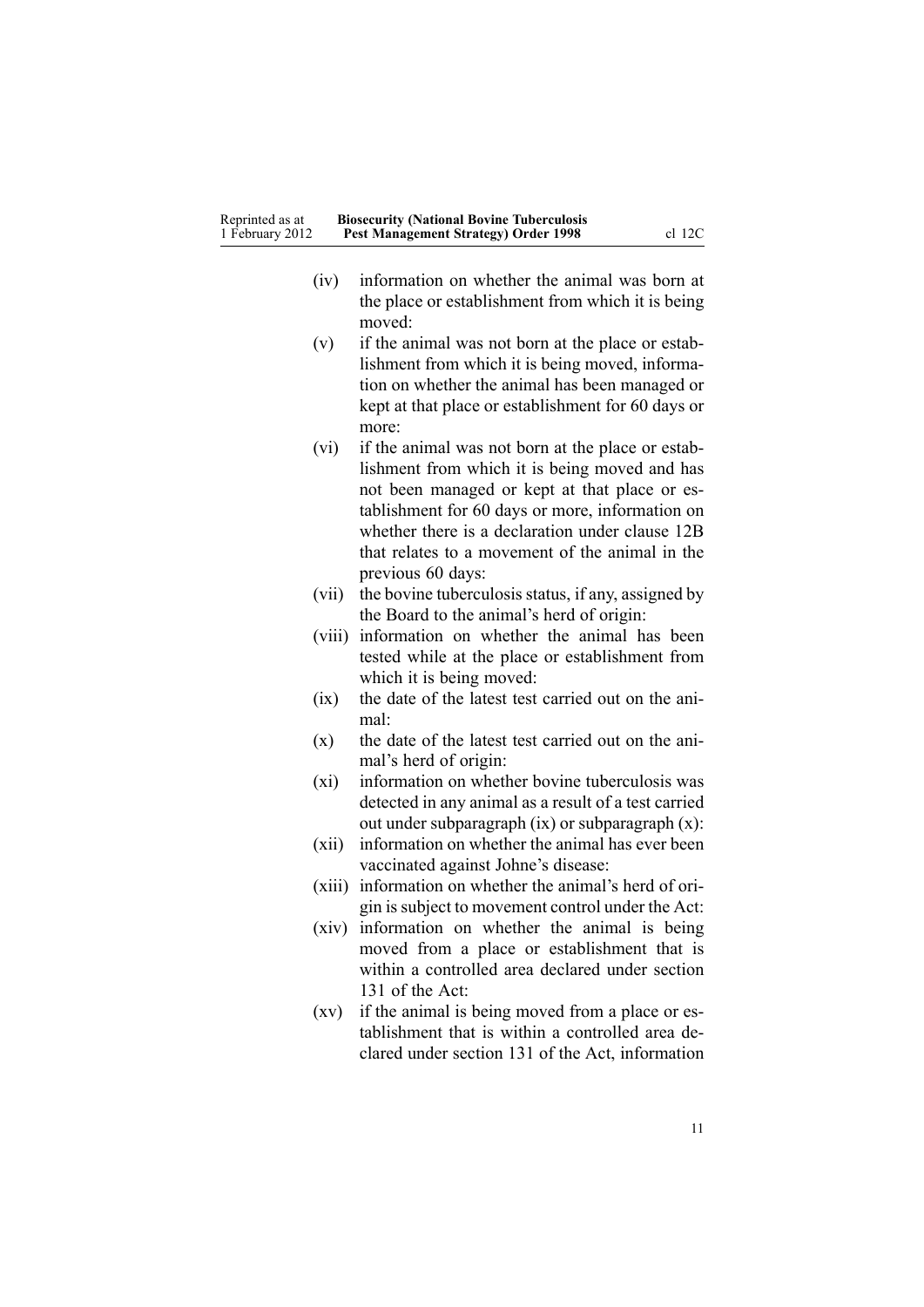on whether the animal has been tested during the 60 days before the movement.

- <span id="page-11-0"></span>(2) Subclause  $(1)(c)(xv)$  does not apply if the animal is being moved directly to <sup>a</sup> place of slaughter.
- (3) A breach of this rule, without reasonable excuse, is an offence under section [154\(q\)](http://www.legislation.govt.nz/pdflink.aspx?id=DLM316713) of the Act.

Clause 12C: inserted, on 30 September 2004, by [clause](http://www.legislation.govt.nz/pdflink.aspx?id=DLM283083) 10 of the Biosecurity (National Bovine Tuberculosis Pest Management Strategy) Amendment Order 2004 (SR 2004/271).

## **12D Retention of declarations**

- (1) The owner of an animal to which the declaration required under [clause](#page-8-0) 12B refers must retain <sup>a</sup> copy of the declaration that he or she completed for 6 months from the date of signing.
- (2) On completion of the movement, the person to whom the animal is delivered must retain the accompanying declaration, or <sup>a</sup> copy of the declaration, for—
	- (a) 6 months from the date of receipt of the animal; or
	- (b) the period, if greater than 6 months, during which the person is in charge of the animal.
- (3) A breach of this rule, without reasonable excuse, is an offence under section [154\(q\)](http://www.legislation.govt.nz/pdflink.aspx?id=DLM316713) of the Act.

Clause 12D: inserted, on 30 September 2004, by [clause](http://www.legislation.govt.nz/pdflink.aspx?id=DLM283083) 10 of the Biosecurity (National Bovine Tuberculosis Pest Management Strategy) Amendment Order 2004 (SR 2004/271).

## **12E Sales**

- (1) A person who offers <sup>a</sup> cattle beast or deer for sale must, immediately prior to or at the time of sale, clearly announce or display for <sup>a</sup> reasonable period at the place where the animal is being offered for sale—
	- (a) the bovine tuberculosis status of the animal; and
	- (b) the date of the animal'slast bovine tuberculosistest; and
	- (c) whether that animal has been moved to the place of sale from <sup>a</sup> place or establishment that is within <sup>a</sup> controlled area declared under [section](http://www.legislation.govt.nz/pdflink.aspx?id=DLM316356) 131 of the Act.
- (2) A person who offers <sup>a</sup> cattle beast or deer for sale must make any declaration required for that animal under [clause](#page-8-0) 12B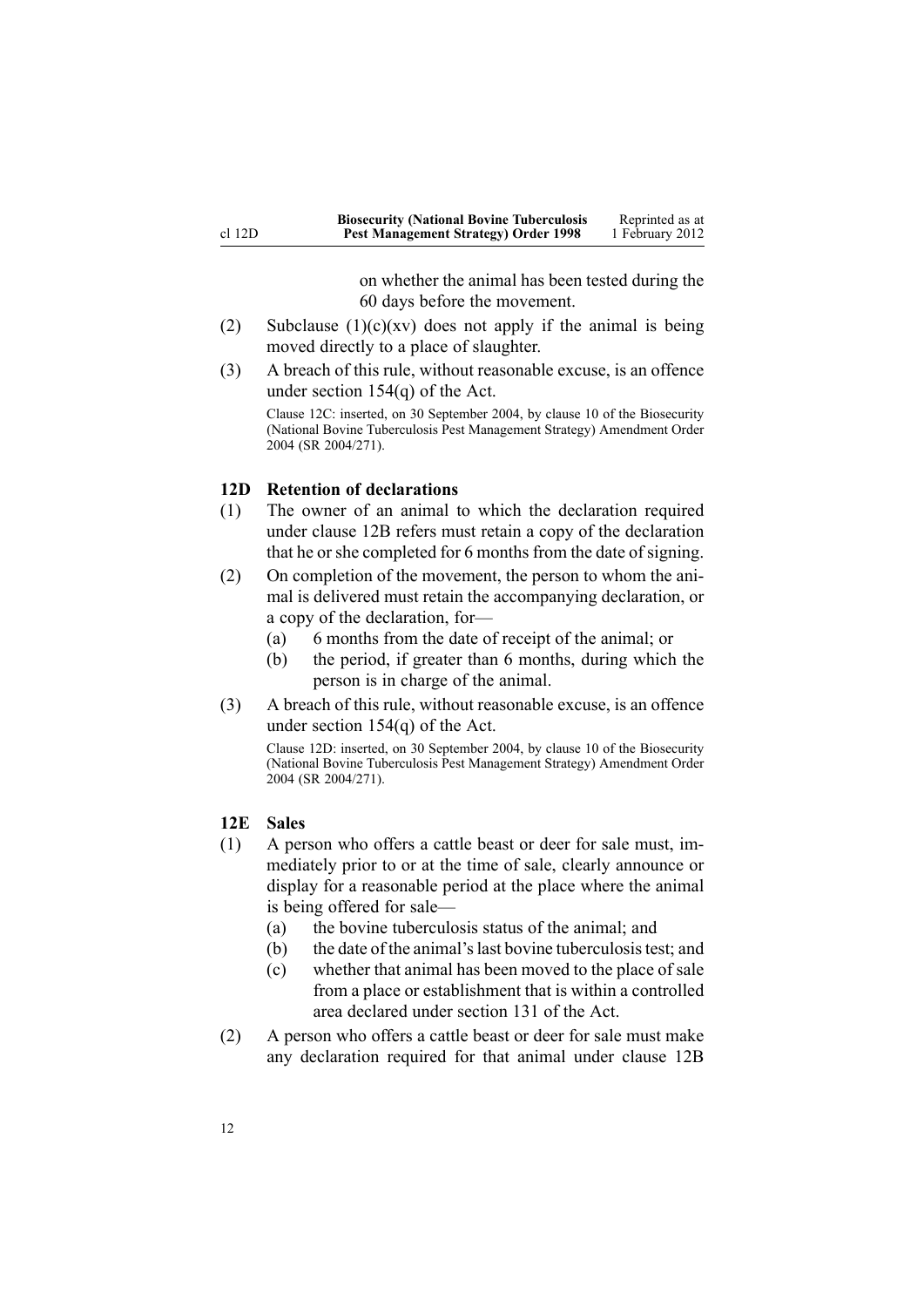<span id="page-12-0"></span>available for inspection by persons attending the place where the animal is being offered for sale.

(3) A breach of this rule, without reasonable excuse, is an offence under section [154\(q\)](http://www.legislation.govt.nz/pdflink.aspx?id=DLM316713) of the Act.

Clause 12E: inserted, on 30 September 2004, by [clause](http://www.legislation.govt.nz/pdflink.aspx?id=DLM283083) 10 of the Biosecurity (National Bovine Tuberculosis Pest Management Strategy) Amendment Order 2004 (SR 2004/271).

#### **12F Meaning of movement**

- (1) For the purposes of [clauses](#page-8-0) 12B to 12D, **movement** means the relocation of an animal.
- (2) A movement—
	- (a) begins when the animal is removed from its herd of origin, or other place or establishment at which it is being kept; and
	- (b) ends when the animal is delivered to its final destination.
- (3) Despite subclauses (1) and (2), no declaration is required if the sole purpose of the movement is to relocate an animal from one par<sup>t</sup> of <sup>a</sup> property to another par<sup>t</sup> of the same property.
- (4) Subclause (3) does not apply if the movement—
	- (a) results in the animal changing its herd of origin; or
	- (b) involves the animal moving within or from <sup>a</sup> controlled area declared under [section](http://www.legislation.govt.nz/pdflink.aspx?id=DLM316356) 131 of the Act.

Clause 12F: inserted, on 30 September 2004, by [clause](http://www.legislation.govt.nz/pdflink.aspx?id=DLM283083) 10 of the Biosecurity (National Bovine Tuberculosis Pest Management Strategy) Amendment Order 2004 (SR 2004/271).

## **13 Restrictions on testing and treatment of animals**

- (1) Unlessthe approval of <sup>a</sup> chief technical officer is first obtained, no person may—
	- (a) apply <sup>a</sup> test, other than an approved test:
	- (b) vaccinate an animal against bovine tuberculosis:
	- (c) medicate an animal for bovine tuberculosis, either therapeutically or prophylactically:
	- (d) medicate or otherwise treat or vaccinate <sup>a</sup> cattle beast or deer for the purpose of enhancing, repressing, or altering an animal's response to bovine tuberculosis or to a test.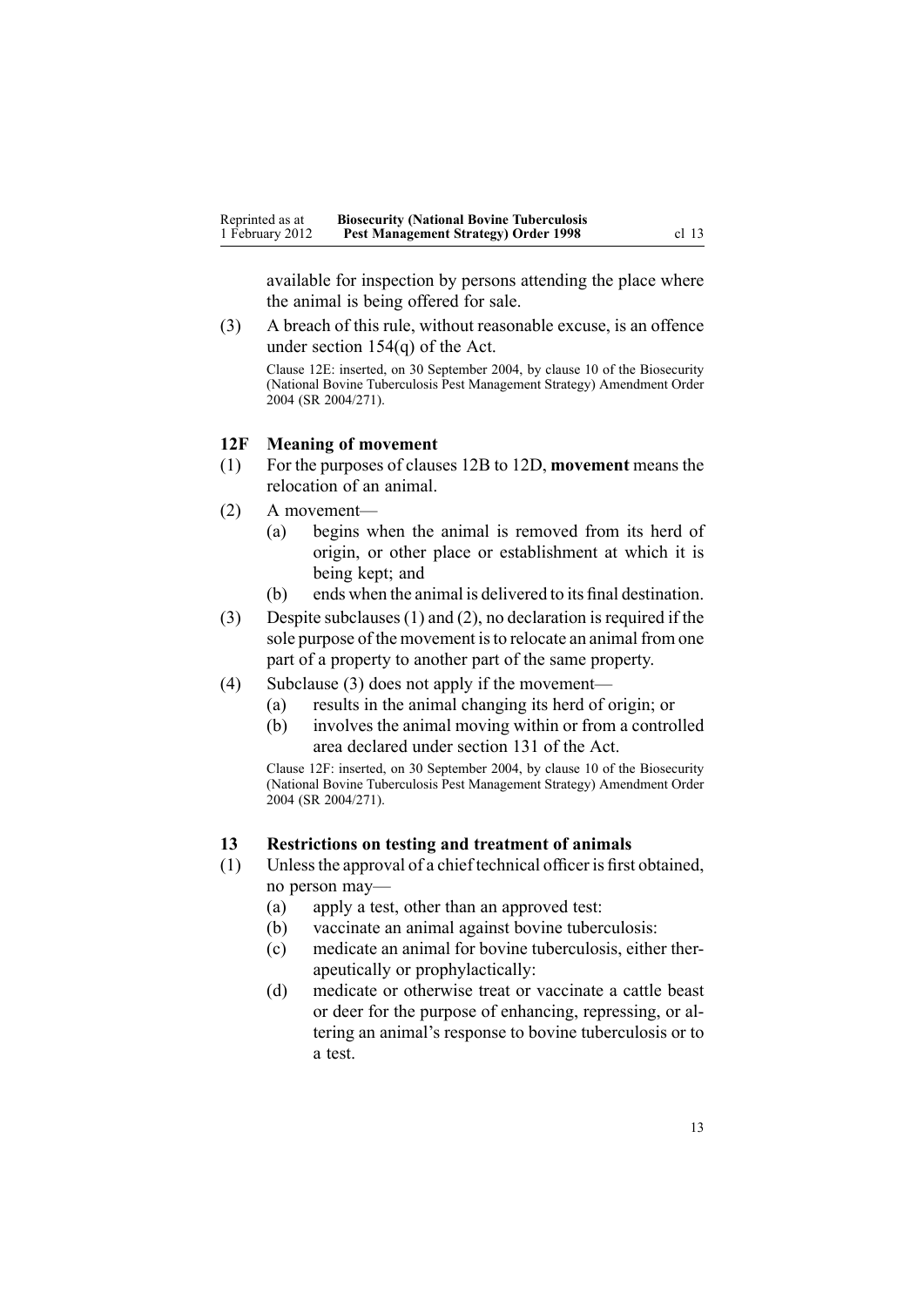<span id="page-13-0"></span>

|         | <b>Biosecurity (National Bovine Tuberculosis</b> | Reprinted as at |
|---------|--------------------------------------------------|-----------------|
| cl $14$ | <b>Pest Management Strategy) Order 1998</b>      | 1 February 2012 |

- (2) Only an inspector, authorised person, or accredited person may apply <sup>a</sup> test to <sup>a</sup> cattle beast or deer.
- (3) Subclause (2) does not apply to—
	- (a) <sup>a</sup> veterinarian acting in the ordinary course of his or her profession when diagnosing the cause of illness in an animal; or
	- (b) <sup>a</sup> person who is being taught veterinary science at undergraduate level, when acting under the supervision of an authorised person or an accredited person; or
	- $(c)$  a person conducting a test on any blood, serum, or tissue in an approved diagnostic laboratory.
- (4) A breach of this rule, without reasonable excuse, is an offence under section [154\(q\)](http://www.legislation.govt.nz/pdflink.aspx?id=DLM316713) of the Act.

Clause 13: substituted, on 30 September 2004, by [clause](http://www.legislation.govt.nz/pdflink.aspx?id=DLM283091) 11 of the Biosecurity (National Bovine Tuberculosis Pest Management Strategy) Amendment Order 2004 (SR 2004/271).

- **14 Obligation of veterinarians and other persons to submit specimens for investigation**
- (1) This clause applies to any person who—
	- (a) is <sup>a</sup> veterinarian:
	- (b) is in charge of an animal disease diagnostic laboratory:
	- (c) operates an animal product business within the meaning of the Animal [Products](http://www.legislation.govt.nz/pdflink.aspx?id=DLM33501) Act 1999 where (under <sup>a</sup> risk managemen<sup>t</sup> programme registered under [Part](http://www.legislation.govt.nz/pdflink.aspx?id=DLM34308) 2 of that Act or <sup>a</sup> regulated control scheme imposed under [Part](http://www.legislation.govt.nz/pdflink.aspx?id=DLM34388) 3 of that Act) mammals are slaughtered, dressed, or processed for human or animal consumption:
	- (d) operates deer slaughtering premises, <sup>a</sup> packing house, or <sup>a</sup> slaughterhouse:
	- (e) operates premises required to be licensed under section 20 of the Meat Act 1981.
- (2) A person to whom this clause applies who, in the course of his or her business, suspects the presence of bovine tuberculosis in the carcass or viscera of <sup>a</sup> mammal must—
	- (a) collect affected tissue specimens from the carcass or viscera; and
	- (b) submit those specimens to an approved diagnostic laboratory in <sup>a</sup> manner that ensures the specimens are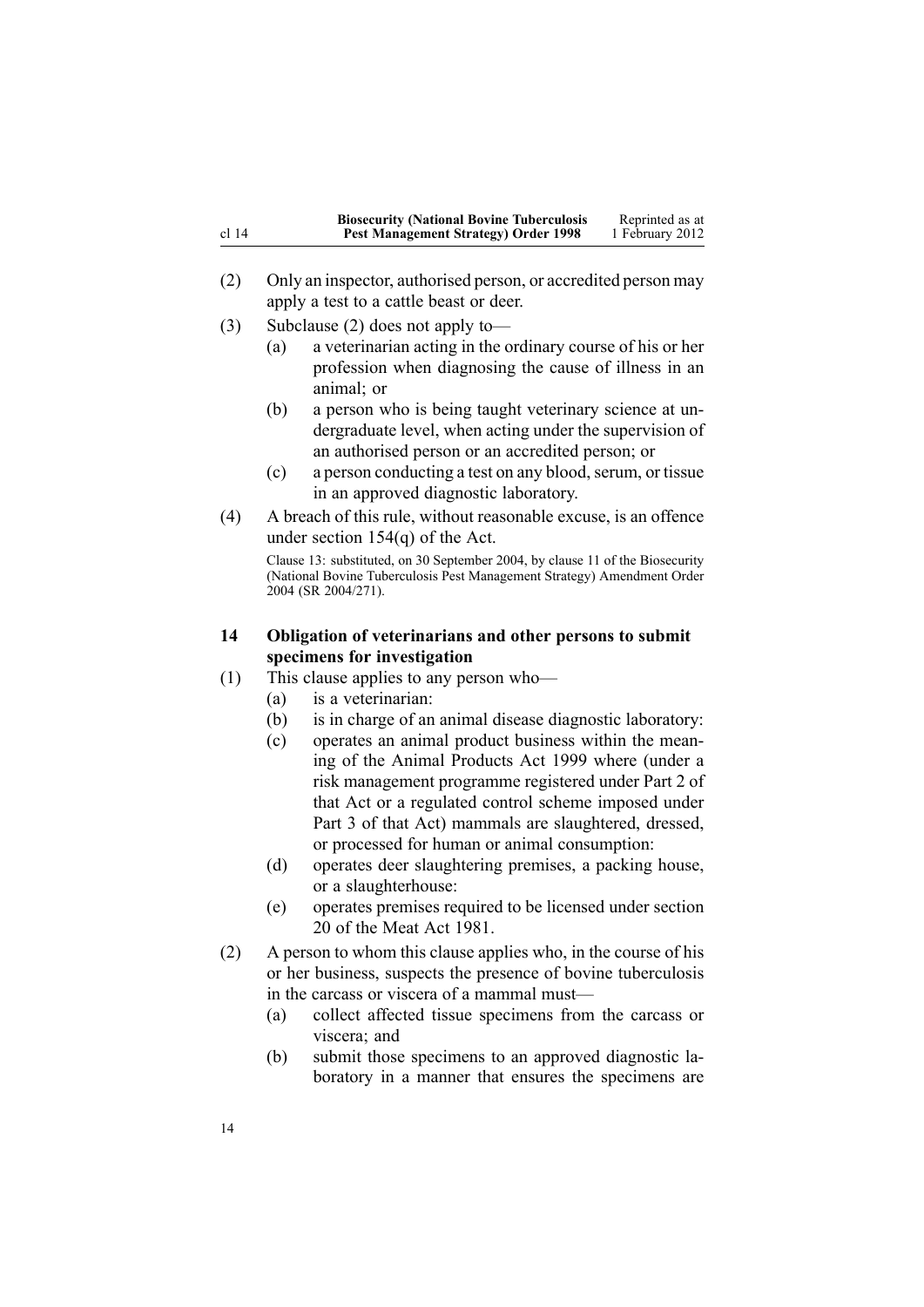suitable for pathological and bacteriological investigation.

- <span id="page-14-0"></span>(3) In this clause, the terms **deer slaughtering premises**, **packing house**, and **slaughterhouse** have the same meanings as in section 2(1) of the Meat Act 1981.
- (4) A breach of this rule, without reasonable excuse, is an offence under section [154\(q\)](http://www.legislation.govt.nz/pdflink.aspx?id=DLM316713) of the Act.

Clause 14: substituted, on 30 September 2004, by [clause](http://www.legislation.govt.nz/pdflink.aspx?id=DLM283093) 12 of the Biosecurity (National Bovine Tuberculosis Pest Management Strategy) Amendment Order 2004 (SR 2004/271).

## **14A Obligation of persons performing ante- and post-mortem examinations to submit specimens for investigation**

- (1) This clause applies to any person who performs ante- or postmortem examinations at—
	- (a) the premises of an animal product business within the meaning of the Animal [Products](http://www.legislation.govt.nz/pdflink.aspx?id=DLM33501) Act 1999 where (under <sup>a</sup> risk managemen<sup>t</sup> programme registered under [Part](http://www.legislation.govt.nz/pdflink.aspx?id=DLM34308) 2 of that Act or a regulated control scheme imposed under [Part](http://www.legislation.govt.nz/pdflink.aspx?id=DLM34388) 3 of that Act) mammals are slaughtered, dressed, or processed for human or animal consumption; or
	- (b) deer slaughtering premises, <sup>a</sup> packing house, or <sup>a</sup> slaughterhouse; or
	- (c) premises required to be licensed under section 20 of the Meat Act 1981.
- (2) A person to whom this clause applies who suspects the presence of bovine tuberculosis in the carcass or viscera of <sup>a</sup> mammal must—
	- (a) collect tissue specimensfrom the carcass or viscera; and
	- (b) submit those specimens, in <sup>a</sup> manner that ensures the specimens are suitable for pathological and bacteriological investigation, to—
		- (i) the person in charge of verifying compliance with ante- and post-mortem examination procedures at the premises; or
		- (ii) if the premises do not have such <sup>a</sup> verifier, to an approved diagnostic laboratory; and
	- (c) keep records of the specimens in <sup>a</sup> form approved by the Board.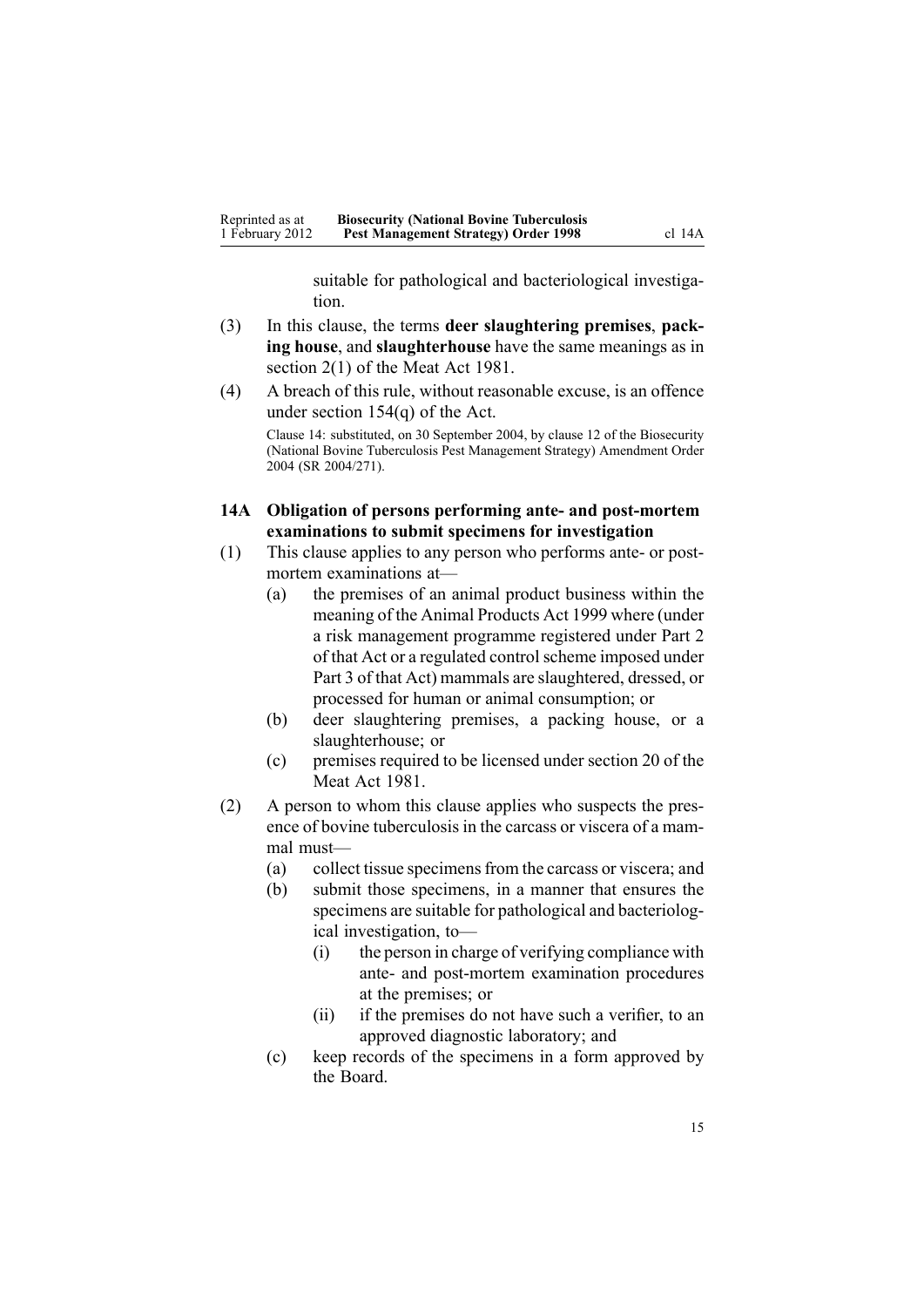<span id="page-15-0"></span>

|          | <b>Biosecurity (National Bovine Tuberculosis</b> | Reprinted as at |
|----------|--------------------------------------------------|-----------------|
| cl $14B$ | Pest Management Strategy) Order 1998             | 1 February 2012 |

- (3) In this clause, the terms **deer slaughtering premises**, **packing house**, and **slaughterhouse** have the same meanings as in section 2(1) of the Meat Act 1981.
- (4) A breach of this rule, without reasonable excuse, is an offence under section [154\(q\)](http://www.legislation.govt.nz/pdflink.aspx?id=DLM316713) of the Act. Clause 14A: inserted, on 30 September 2004, by [clause](http://www.legislation.govt.nz/pdflink.aspx?id=DLM283098) 13 of the Biosecurity (National Bovine Tuberculosis Pest Management Strategy) Amendment Order 2004 (SR 2004/271).
- **14B Obligation of persons in charge of verifying compliance with ante- and post-mortem examination procedures**
- (1) A person in charge of verifying compliance with ante- and post-mortem examination procedures to whom specimens are submitted in accordance with [clause](#page-14-0) 14A must—
	- (a) submit those specimens to an approved diagnostic laboratory in <sup>a</sup> manner that ensures the specimens are suitable for pathological and bacteriological investigation; and
	- (b) keep records of the specimens in <sup>a</sup> form approved by the Board.
- (2) A breach of this rule, without reasonable excuse, is an offence under section [154\(q\)](http://www.legislation.govt.nz/pdflink.aspx?id=DLM316713) of the Act.

Clause 14B: inserted, on 30 September 2004, by [clause](http://www.legislation.govt.nz/pdflink.aspx?id=DLM283098) 13 of the Biosecurity (National Bovine Tuberculosis Pest Management Strategy) Amendment Order 2004 (SR 2004/271).

## **15 Obligation of laboratories to provide results**

- (1) If <sup>a</sup> tissue specimen is sent to <sup>a</sup> laboratory in accordance with [clause](#page-13-0) 14, [14A](#page-14-0), or 14B, the laboratory must provide the Board with the results of the investigation and the name of the person who collected the sample.
- (2) A breach of this rule, without reasonable excuse, is an offence under section [154\(q\)](http://www.legislation.govt.nz/pdflink.aspx?id=DLM316713) of the Act. Clause 15: substituted, on 30 September 2004, by [clause](http://www.legislation.govt.nz/pdflink.aspx?id=DLM283604) 14 of the Biosecurity (National Bovine Tuberculosis Pest Management Strategy) Amendment Order 2004 (SR 2004/271).

#### **15A Obligation of operator of commercial slaughter premises**

(1) This clause applies to—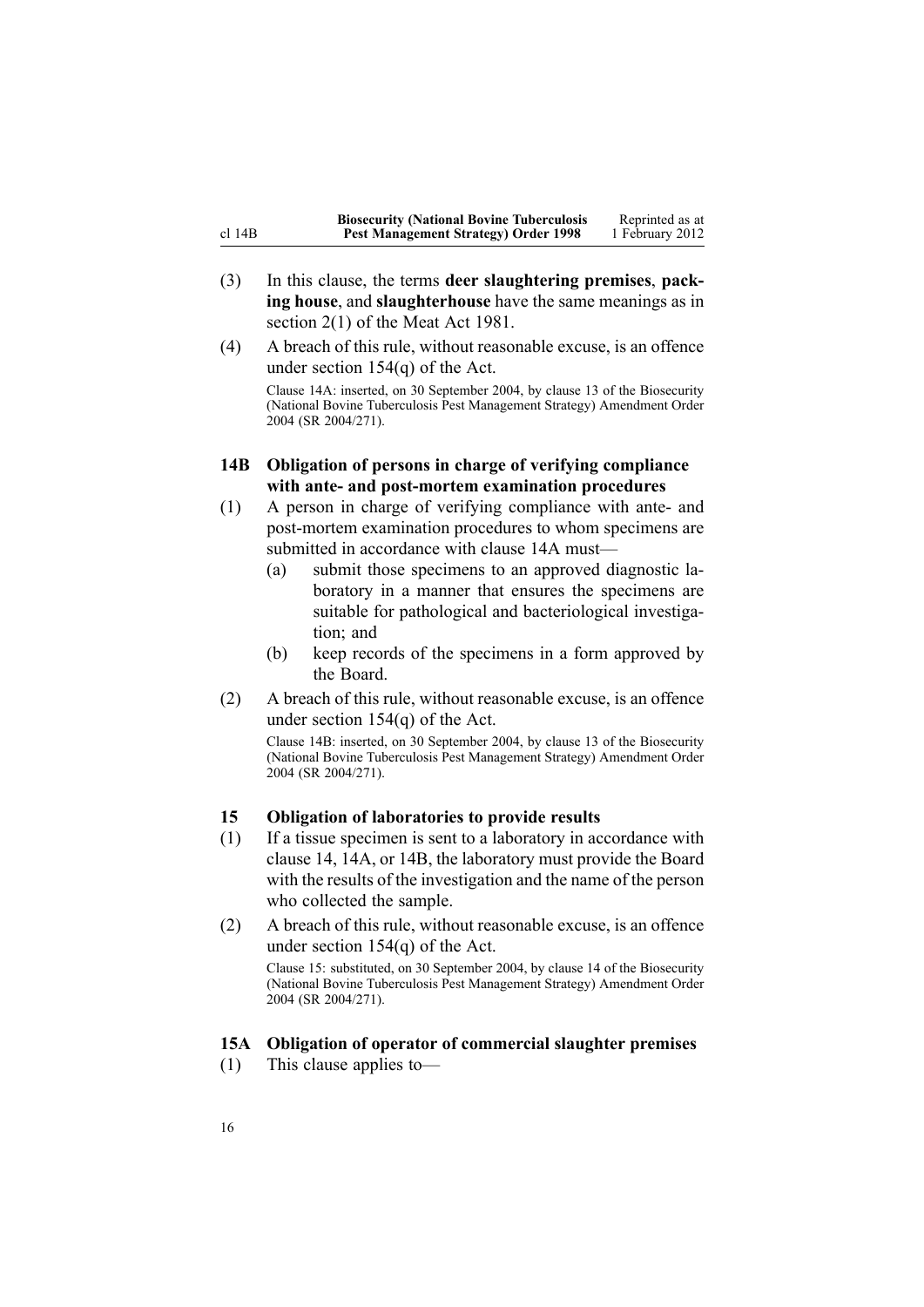- (a) the operator of <sup>a</sup> risk managemen<sup>t</sup> programme registered under [Part](http://www.legislation.govt.nz/pdflink.aspx?id=DLM34308) 2 of the Animal Products Act 1999 under which cattle or deer are slaughtered:
- (b) <sup>a</sup> person subject to the requirements of <sup>a</sup> regulated control scheme made under [Part](http://www.legislation.govt.nz/pdflink.aspx?id=DLM34388) 3 of the Animal Products Act 1999 under which cattle or deer are slaughtered:
- (c) <sup>a</sup> person listed as <sup>a</sup> homekill or recreational catch service provider under [Part](http://www.legislation.govt.nz/pdflink.aspx?id=DLM34877) 6 of the Animal Products Act 1999 who slaughters cattle or deer (and <sup>a</sup> person whom [section](http://www.legislation.govt.nz/pdflink.aspx?id=DLM37216) 20 of the Animal Products (Ancillary and Transitional Provisions) Act 1999 deems to be listed).
- (2) The operator must maintain systems that connect each cattle beast and deer's official animal identification and herd identification number with its carcass to at least the point of postmortem inspection.
- (3) For each cattle beast and deer slaughtered, the operator must record and report—
	- (a) its official animal identification; and
	- (b) its herd identification number.
- (4) For each cattle beast and deer slaughtered in which <sup>a</sup> suspec<sup>t</sup> bovine tuberculosis lesion is found at post-mortem inspection, the operator must record and report—
	- (a) its official animal identification; and
	- (b) its herd identification number; and
	- (c) the name and address of the person who supplied it for slaughter.
- (5) The operator must repor<sup>t</sup> under subclauses (3) and (4)—
	- (a) to the Board; and
	- (b) in the form required by the Board; and
	- (c) as soon as is practicable after the cattle beast or deer is slaughtered.
- (6) The operator must enable the Board to audit the operator's compliance with this rule and must assist the Board to do so when the Board requires.
- (7) In this rule,—

**herd identification number** means the number of the herd from which <sup>a</sup> cattle beast or deer is supplied for slaughter as given to the herd under an identification system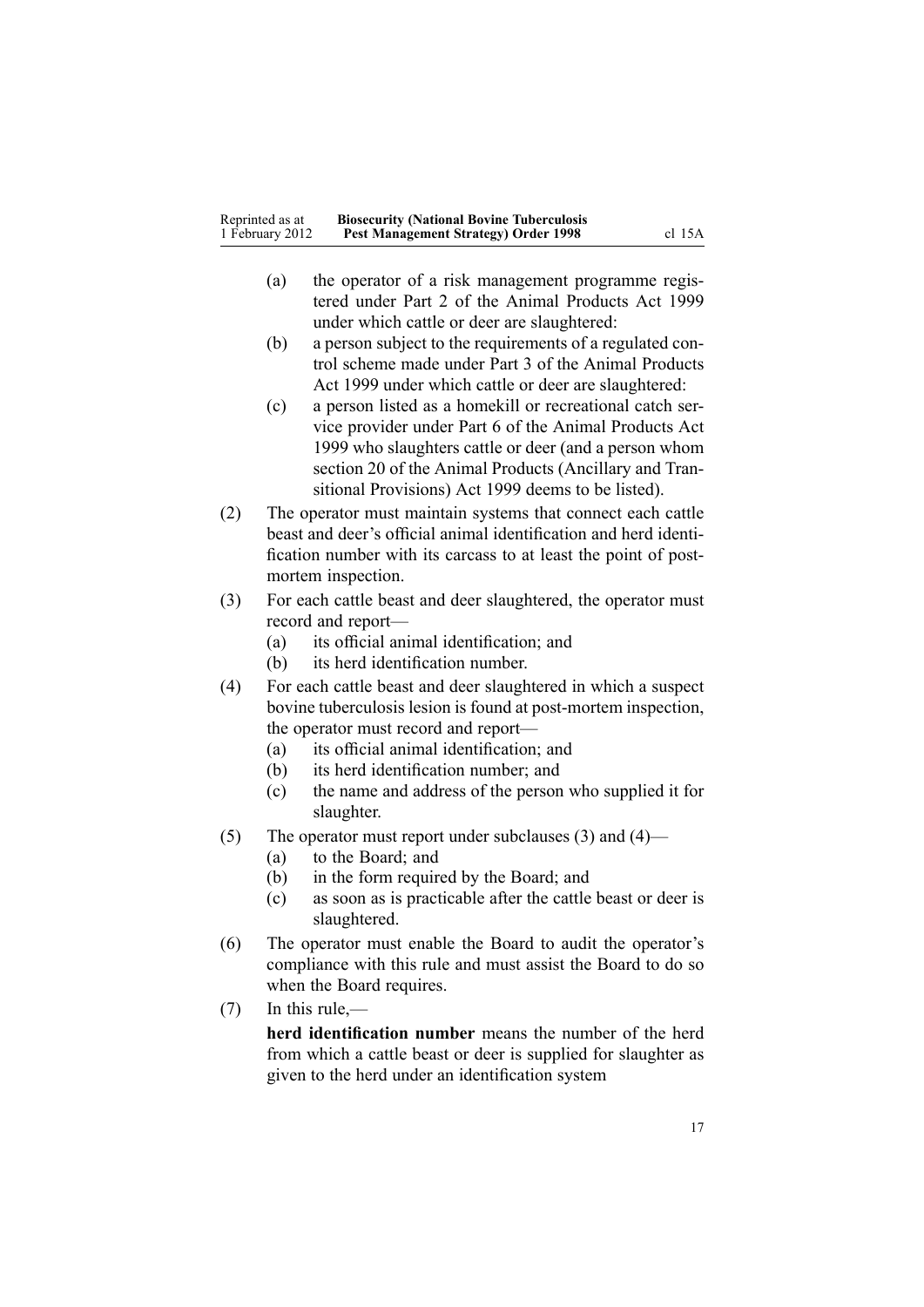**slaughter** includes dressing and processing.

<span id="page-17-0"></span>(8) A breach of this rule, without reasonable excuse, is an offence under section [154\(q\)](http://www.legislation.govt.nz/pdflink.aspx?id=DLM316713) of the Act.

Clause 15A: inserted, on 1 February 2012, by [clause](http://www.legislation.govt.nz/pdflink.aspx?id=DLM3765101) 7 of the Biosecurity (National Bovine Tuberculosis Pest Management Strategy) Amendment Order 2011 (SR 2011/150).

## **16 Obligation to supply information**

- (1) Subclause (2) applies to—
	- (a) <sup>a</sup> veterinarian:
	- (b) <sup>a</sup> person who owns or occupies land on which <sup>a</sup> herd is farmed or kept:
	- (c) the owner or person in charge of <sup>a</sup> herd:
	- (d) <sup>a</sup> stock agent:
	- (e) <sup>a</sup> person in charge of <sup>a</sup> sale yard:
	- (f) <sup>a</sup> person in charge of <sup>a</sup> business for transporting cattle or deer:
	- (g) <sup>a</sup> person in charge of an animal disease diagnostic laboratory:
	- (h) <sup>a</sup> person in charge of premises required to be licensed under Part 3 of the Meat Act 1981:
	- (i) <sup>a</sup> person in charge of <sup>a</sup> milk station (within the meaning of section 2 of the Dairy Industry Act 1952):
	- (j) an operator of <sup>a</sup> risk managemen<sup>t</sup> programme registered under [Part](http://www.legislation.govt.nz/pdflink.aspx?id=DLM34308) 2 of the Animal Products Act 1999:
	- (k) <sup>a</sup> person subject to the requirements of <sup>a</sup> regulated control scheme made under [Part](http://www.legislation.govt.nz/pdflink.aspx?id=DLM34388) 3 of the Animal Products Act 1999:
	- (l) <sup>a</sup> person listed (or deemed by [section](http://www.legislation.govt.nz/pdflink.aspx?id=DLM37216) 20 of the Animal Products (Ancillary and Transitional Provisions) Act 1999 to be listed) as <sup>a</sup> homekill or recreational catch service provider under [Part](http://www.legislation.govt.nz/pdflink.aspx?id=DLM34877) 6 of the Animal Products Act 1999.
- (2) The Board, or an authorised person, may require any person to whom this clause applies to provide information held by that person, if the Board or authorised person reasonably believes that that information is necessary for monitoring—
	- (a) the distribution of the pest; or
	- (b) changes in the composition of <sup>a</sup> herd; or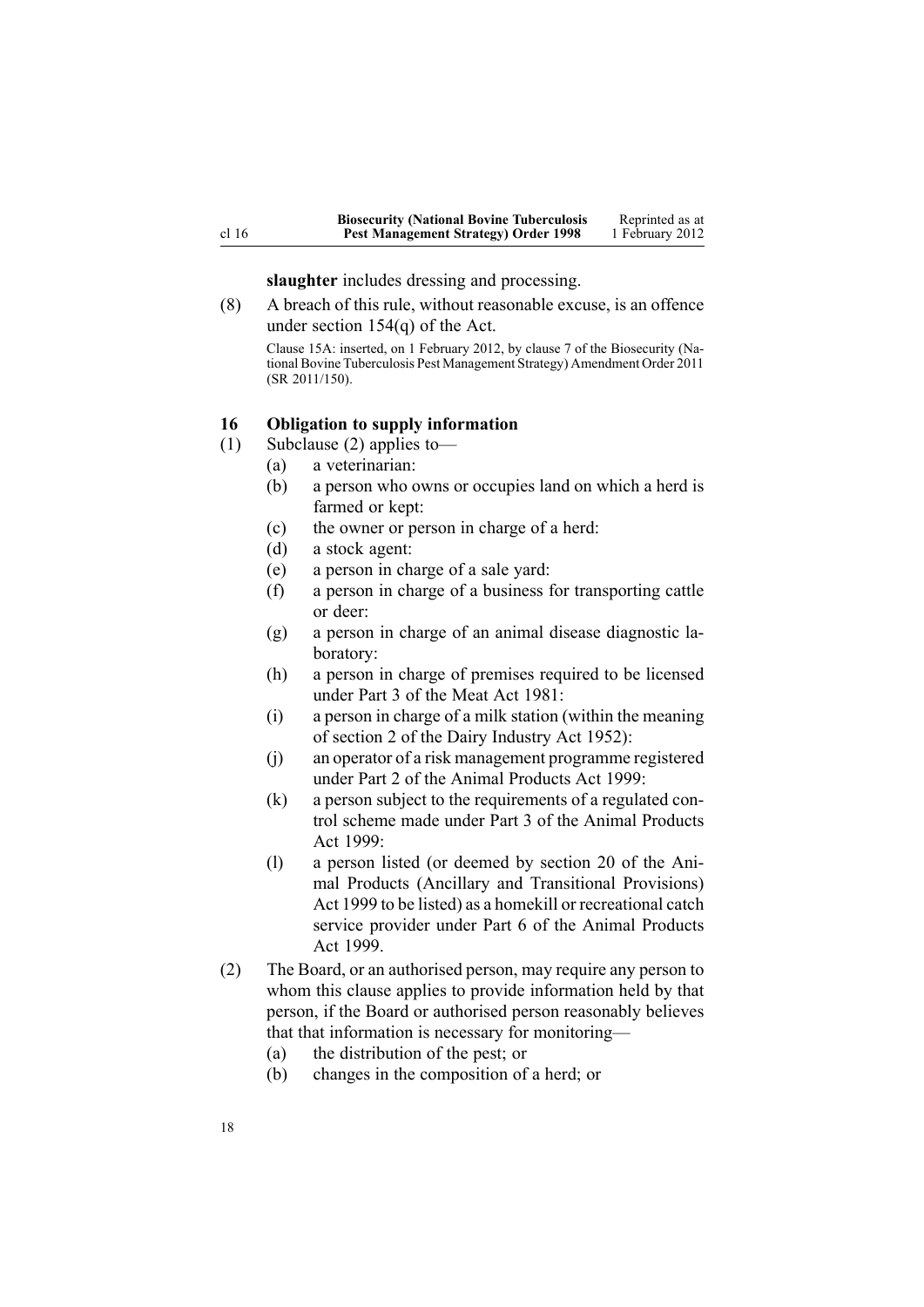- (c) the location of cattle or deer.
- <span id="page-18-0"></span>(2A) Subclauses (2B) and (2C) apply to the operator of—
	- (a) an identification system for cattle or deer; or
	- (b) <sup>a</sup> system for identifying cattle or deer established by or under an enactment other than the [Biosecurity](http://www.legislation.govt.nz/pdflink.aspx?id=DLM314622) Act 1993.
- (2B) The Board may require the operator to provide it with information to enable it to monitor the distribution of bovine tuberculosis and the location and movement of cattle or deer.
- (2C) The operator must provide the Board with the information that the Board specifies.
- (3) A breach of this rule, without reasonable excuse, is an offence under section [154\(q\)](http://www.legislation.govt.nz/pdflink.aspx?id=DLM316713) of the Act.

Clause 16(1): amended, on 1 July 2011, by [clause](http://www.legislation.govt.nz/pdflink.aspx?id=DLM3765133) 8(1) of the Biosecurity (National Bovine Tuberculosis Pest Management Strategy) Amendment Order 2011 (SR 2011/150).

Clause  $16(1)(j)$ : added, on 1 November 1999, by [section](http://www.legislation.govt.nz/pdflink.aspx?id=DLM36187) 8(2) of the Animal Products (Ancillary and Transitional Provisions) Act 1999 (1999 No 94).

Clause  $16(1)(k)$ : added, on 1 November 1999, by [section](http://www.legislation.govt.nz/pdflink.aspx?id=DLM36187) 8(2) of the Animal Products (Ancillary and Transitional Provisions) Act 1999 (1999 No 94).

Clause 16(1)(l): added, on 1 November 1999, by [section](http://www.legislation.govt.nz/pdflink.aspx?id=DLM36187) 8(2) of the Animal Products (Ancillary and Transitional Provisions) Act 1999 (1999 No 94).

Clause 16(2): substituted, on 30 September 2004, by [clause](http://www.legislation.govt.nz/pdflink.aspx?id=DLM283606) 15 of the Biosecurity (National Bovine Tuberculosis Pest Management Strategy) Amendment Order 2004 (SR 2004/271).

Clause 16(2A): inserted, on 1 July 2011, by [clause](http://www.legislation.govt.nz/pdflink.aspx?id=DLM3765133) 8(2) of the Biosecurity (National Bovine Tuberculosis Pest Management Strategy) Amendment Order 2011 (SR 2011/150).

Clause 16(2B): inserted, on 1 July 2011, by [clause](http://www.legislation.govt.nz/pdflink.aspx?id=DLM3765133) 8(2) of the Biosecurity (National Bovine Tuberculosis Pest Management Strategy) Amendment Order 2011 (SR 2011/150).

Clause 16(2C): inserted, on 1 July 2011, by [clause](http://www.legislation.govt.nz/pdflink.aspx?id=DLM3765133) 8(2) of the Biosecurity (National Bovine Tuberculosis Pest Management Strategy) Amendment Order 2011 (SR 2011/150).

# **17 Obligation to report suspected presence of bovine tuberculosis to Board**

(1) Every person who, in the course of their business or occupation or in the course of hunting (whether recreational or as <sup>a</sup> business), encounters an animal which that person suspects may harbour bovine tuberculosis must repor<sup>t</sup> the possible presence of bovine tuberculosisin that animal to the Board or an authorised person.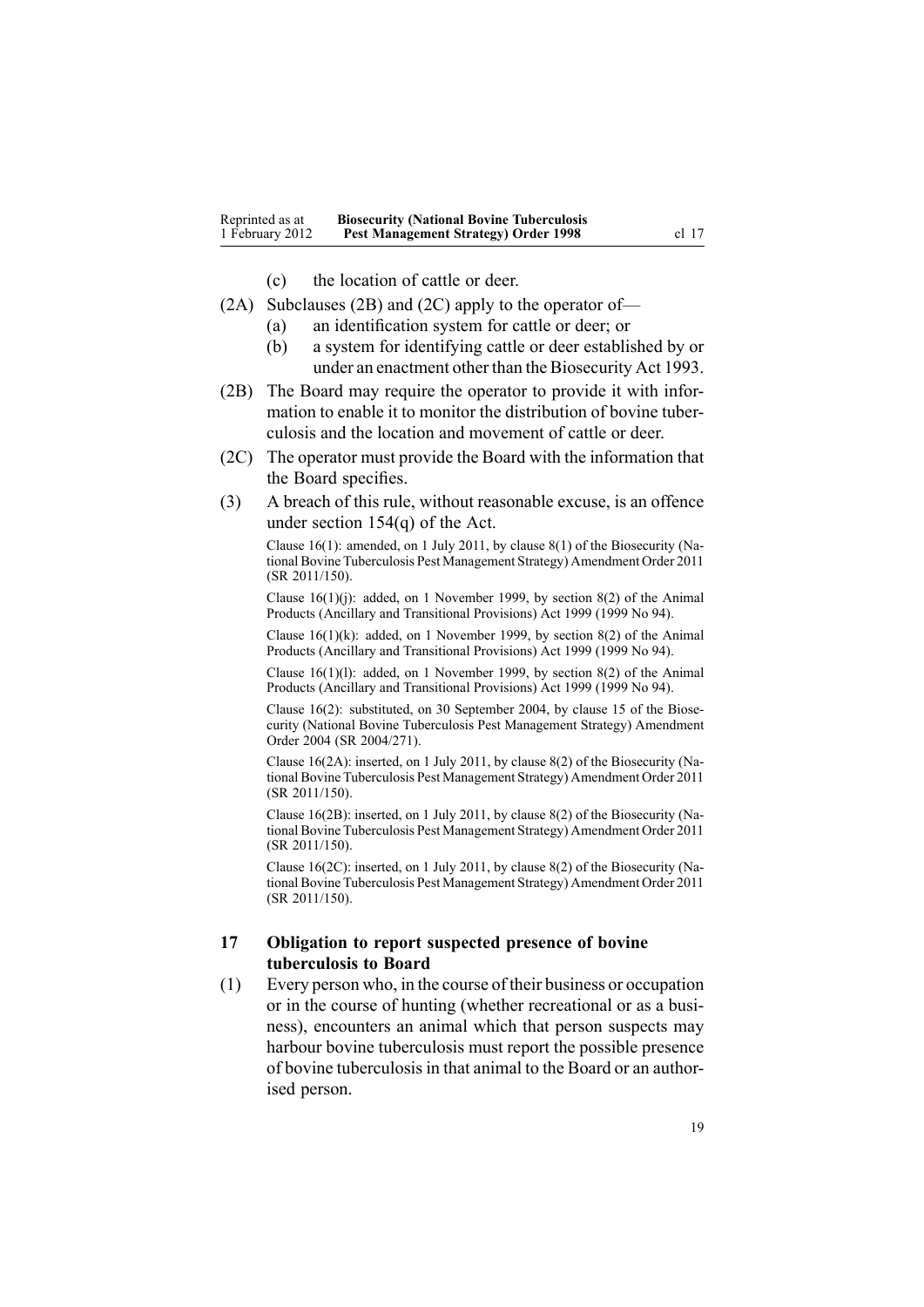<span id="page-19-0"></span>

|             | <b>Biosecurity (National Bovine Tuberculosis</b> | Reprinted as at |
|-------------|--------------------------------------------------|-----------------|
| $cl$ 17 $A$ | <b>Pest Management Strategy) Order 1998</b>      | 1 February 2012 |

- (2) The obligation in subclause (1) does not apply if that person has reasonable grounds to believe that the Board is aware of the possible presence of bovine tuberculosis in that animal.
- (3) A breach of this rule, without reasonable excuse, is an offence under section [154\(q\)](http://www.legislation.govt.nz/pdflink.aspx?id=DLM316713) of the Act.

#### **17A Release of pigs into wild state**

- (1) No person may release <sup>a</sup> pig into <sup>a</sup> wild state.
- (2) This clause does not apply if the pig—
	- $(a)$  is
		- (i) a wild animal, as defined in [section](http://www.legislation.govt.nz/pdflink.aspx?id=DLM16628)  $2(1)$  of the Wild Animal Control Act 1977; and
		- (ii) released on land that is administered under any of the Acts listed in [Schedule](http://www.legislation.govt.nz/pdflink.aspx?id=DLM107200) 1 of the Conservation Act 1987; or
	- (b) is released by the Board for research purposes.
- (3) A breach of this rule, without reasonable excuse, is an offence under section [154\(q\)](http://www.legislation.govt.nz/pdflink.aspx?id=DLM316713) of the Act.

Clause 17A: inserted, on 30 September 2004, by [clause](http://www.legislation.govt.nz/pdflink.aspx?id=DLM283607) 16 of the Biosecurity (National Bovine Tuberculosis Pest Management Strategy) Amendment Order 2004 (SR 2004/271).

## **18 Compensation**

- (1) Compensation under [section](http://www.legislation.govt.nz/pdflink.aspx?id=DLM315785) 86 of the Act and this strategy is payable only in respec<sup>t</sup> of any head of cattle—
	- (a) slaughtered in compliance with <sup>a</sup> direction given under the Act, after the animal has tested positive to an approved test for bovine tuberculosis:
	- (b) slaughtered, where slaughter is the only permitted or practicable option for that animal following the imposition of restrictions on the movement of its herd under [section](http://www.legislation.govt.nz/pdflink.aspx?id=DLM316351) 130 of the Act.
- (2) The amount of compensation payable is 65% of—
	- (a) the fair market value of that animal on the date of the direction for slaughter referred to in subclause (1)(a), or the date of slaughter referred to in subclause  $(1)(b)$ , assuming the animal did not have bovine tuberculosis; or
	- (b) the maximum value of that animal—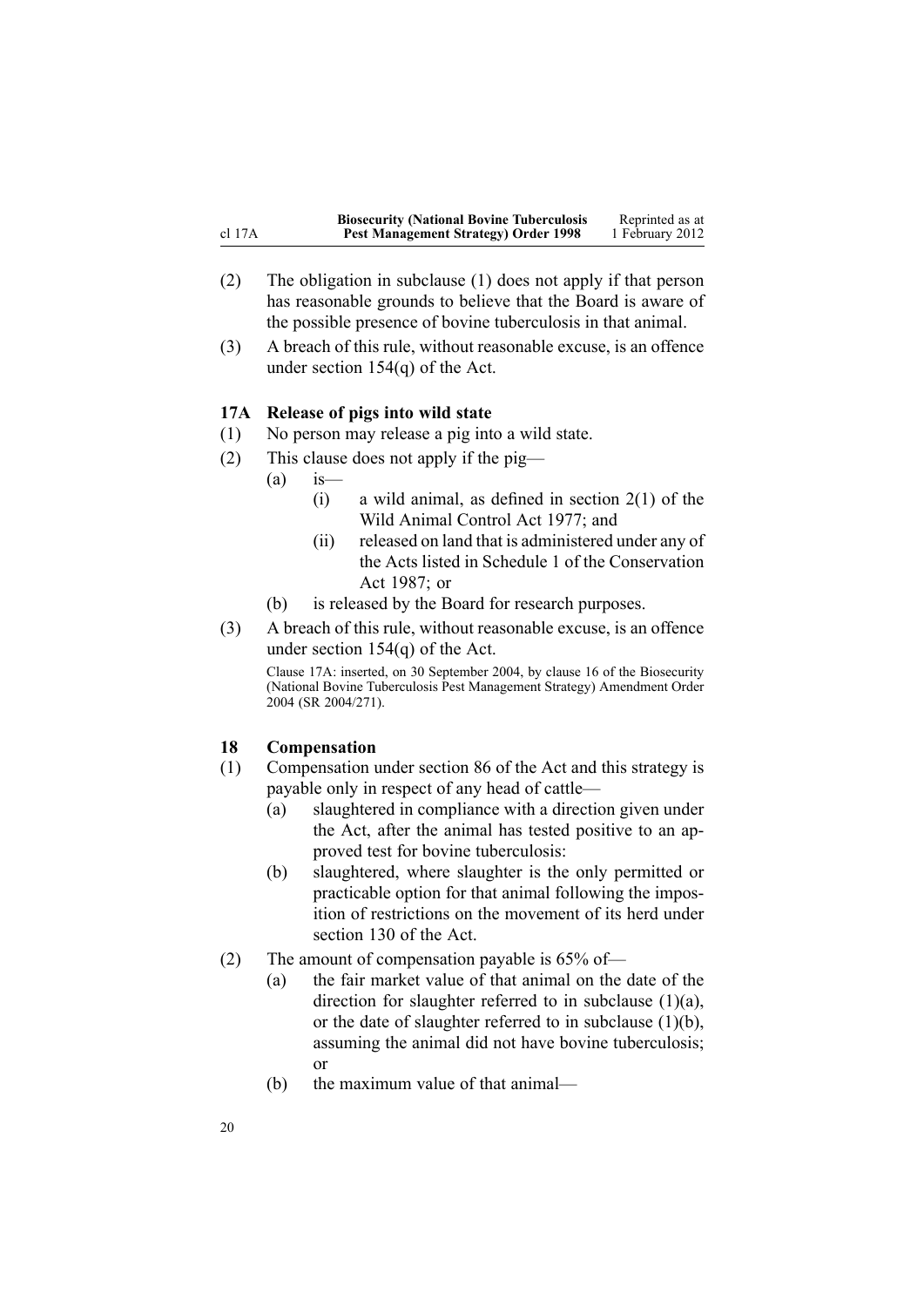- <span id="page-20-0"></span>(i) determined by such organisation as is recognised by the responsible Minister as an appropriate representative of the dairy industry in the case of <sup>a</sup> beast raised for dairy farming; or
- (ii) determined by the New Zealand Meat Board (as established under the Meat Board Act 1997) in the case of <sup>a</sup> beast raised for beef,—

whichever is the lesser.

Clause 18(2)(b)(i): substituted, on 16 October 2001, by section [165\(5\)](http://www.legislation.govt.nz/pdflink.aspx?id=DLM110110) of the Dairy Industry Restructuring Act 2001 (2001 No 51).

## **19 Funding of strategies**

The implementation of the strategy is to be funded by payments from the following sources:

- (a) subject to [section](http://www.legislation.govt.nz/pdflink.aspx?id=DLM315798) 92 of the Act, by <sup>a</sup> levy under [sec](http://www.legislation.govt.nz/pdflink.aspx?id=DLM315795)[tion](http://www.legislation.govt.nz/pdflink.aspx?id=DLM315795) 90 of the Act on all cattle beasts slaughtered where that cattle beast weighs more than 27 kilograms dressed weight:
- (b) by payments made by Dairy Insight Incorporated in accordance with the funding agreement, dated 24 November 2003, between the Board and Dairy Insight Incorporated (or any agreemen<sup>t</sup> that replaces that agreement):
- (c) by payments made by deer farmers in accordance with regulations made under the Act:
- (d) by payments made by cattle farmers in accordance with regulations made under the Act:
- (e) by payments made by the Game Industry Board (established under the Game Industry Board Regulations 1985) in accordance with the funding agreement, dated 15 December 2003, between the Board and the Game Industry Board (or any agreemen<sup>t</sup> that replaces that agreement):
- (f) by <sup>a</sup> paymen<sup>t</sup> made at the discretion of the Crown:
- (g) by <sup>a</sup> paymen<sup>t</sup> made at the discretion of each regional council:
- (h) subject to [section](http://www.legislation.govt.nz/pdflink.aspx?id=DLM315798) 92 of the Act, by <sup>a</sup> levy under [section](http://www.legislation.govt.nz/pdflink.aspx?id=DLM315795) [90](http://www.legislation.govt.nz/pdflink.aspx?id=DLM315795) of the Act on persons within <sup>a</sup> region.

Clause 19(b): substituted, on 30 September 2004, by clause [17\(1\)](http://www.legislation.govt.nz/pdflink.aspx?id=DLM283609) of the Biosecurity (National Bovine Tuberculosis Pest Management Strategy) Amendment Order 2004 (SR 2004/271).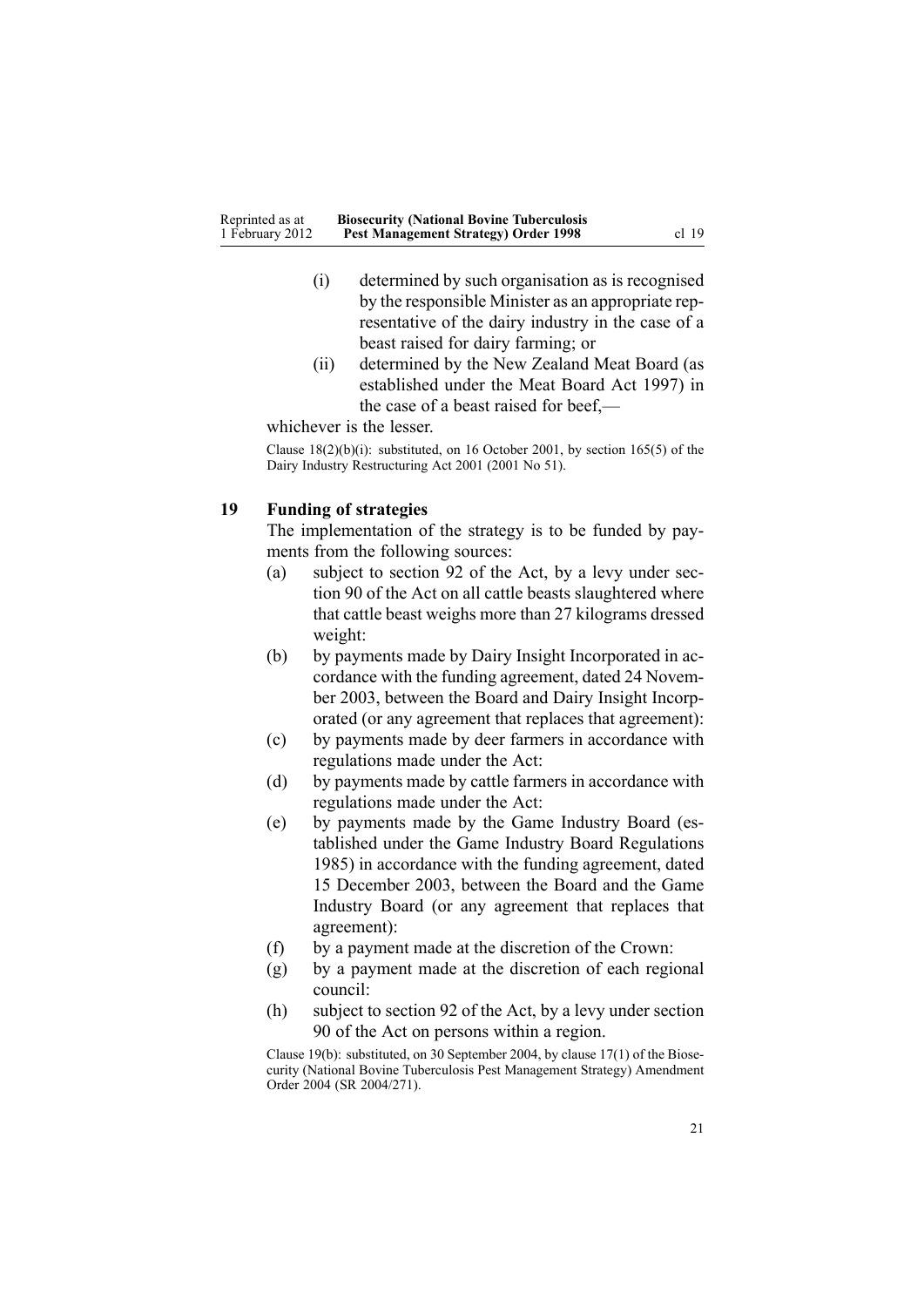<span id="page-21-0"></span>Clause 19(e): substituted, on 30 September 2004, by [clause](http://www.legislation.govt.nz/pdflink.aspx?id=DLM283609) 17(2) of the Biosecurity (National Bovine Tuberculosis Pest Management Strategy) Amendment Order 2004 (SR 2004/271).

# **20 Application of funds**

The funds from the sources specified in [clause](#page-20-0) 19 must be applied for the purposes of the strategy as follows:

- (a) disease control activities relating to cattle may be funded by payments from the sources specified in clause  $19(a)$ , (b), and (d):
- (b) disease control activities relating to deer may be funded by payments from the sources specified in [clause](#page-20-0) 19(c) and [\(e\)](#page-20-0):
- (c) vector control activities may be funded by payments from the sources specified in clause  $19(a)$ , (b), (e), (f),  $(g)$ , and  $(h)$ :
- (d) common costs may be funded by payments from the sources specified in clause  $19(a)$ , (b), (e), (f), (g), and [\(h\)](#page-20-0).

Clause 20: amended, on 30 September 2004, by [clause](http://www.legislation.govt.nz/pdflink.aspx?id=DLM283610) 18 of the Biosecurity (National Bovine Tuberculosis Pest Management Strategy) Amendment Order 2004 (SR 2004/271).

#### **21 Actions that may be taken by local authorities**

Every regional council may carry out vector control activities and may contribute funds towards the costs of vector control activities and the common costs of the strategy.

> Marie Shroff, Clerk of the Executive Council.

Issued under the authority of the Acts and [Regulations](http://www.legislation.govt.nz/pdflink.aspx?id=DLM195097) Publication Act 1989. Date of notification in the *Gazette*: 30 June 1998.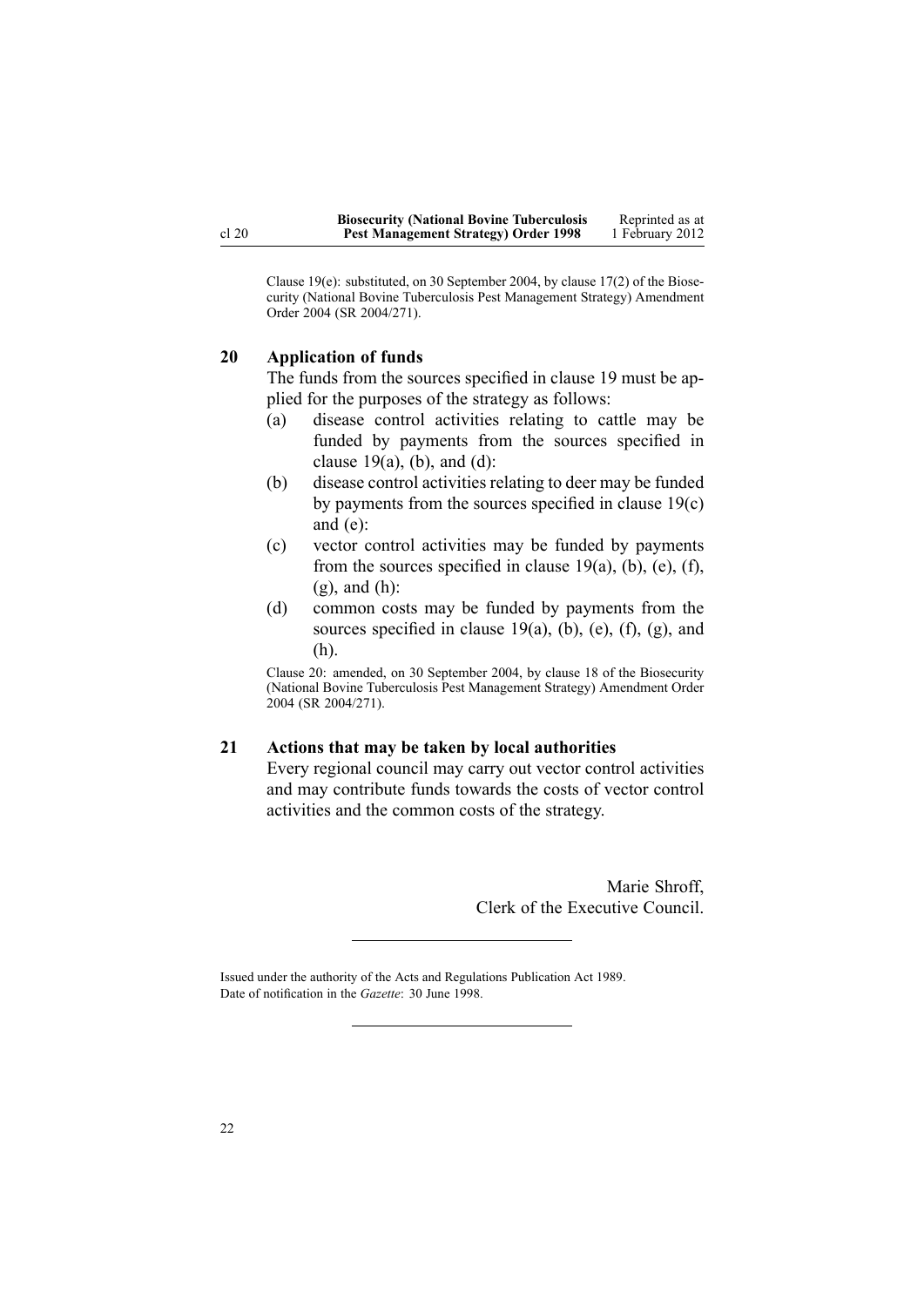#### **Contents**

- 1 General
- 2 Status of reprints
- 3 How reprints are prepared
- 4 Changes made under section 17C of the Acts and Regulations Publication Act 1989
- 5 List of amendments incorporated in this reprint (most recent first)

## **Notes**

# *1 General*

This is <sup>a</sup> reprint of the Biosecurity (National Bovine Tuberculosis Pest Management Strategy) Order 1998. The reprint incorporates all the amendments to the order as at 1 February 2012, as specified in the list of amendments at the end of these notes.

Relevant provisions of any amending enactments that contain transitional, savings, or application provisions that cannot be compiled in the reprint are also included, after the principal enactment, in chronological order. For more information, *see* <http://www.pco.parliament.govt.nz/reprints/>.

# *2 Status of reprints*

Under [section](http://www.legislation.govt.nz/pdflink.aspx?id=DLM195439) 16D of the Acts and Regulations Publication Act 1989, reprints are presumed to correctly state, as at the date of the reprint, the law enacted by the principal enactment and by the amendments to that enactment. This presumption applies even though editorial changes authorised by [section](http://www.legislation.govt.nz/pdflink.aspx?id=DLM195466) [17C](http://www.legislation.govt.nz/pdflink.aspx?id=DLM195466) of the Acts and Regulations Publication Act 1989 have been made in the reprint.

This presumption may be rebutted by producing the official volumes of statutes or statutory regulations in which the principal enactment and its amendments are contained.

# *3 How reprints are prepared*

A number of editorial conventions are followed in the preparation of reprints. For example, the enacting words are not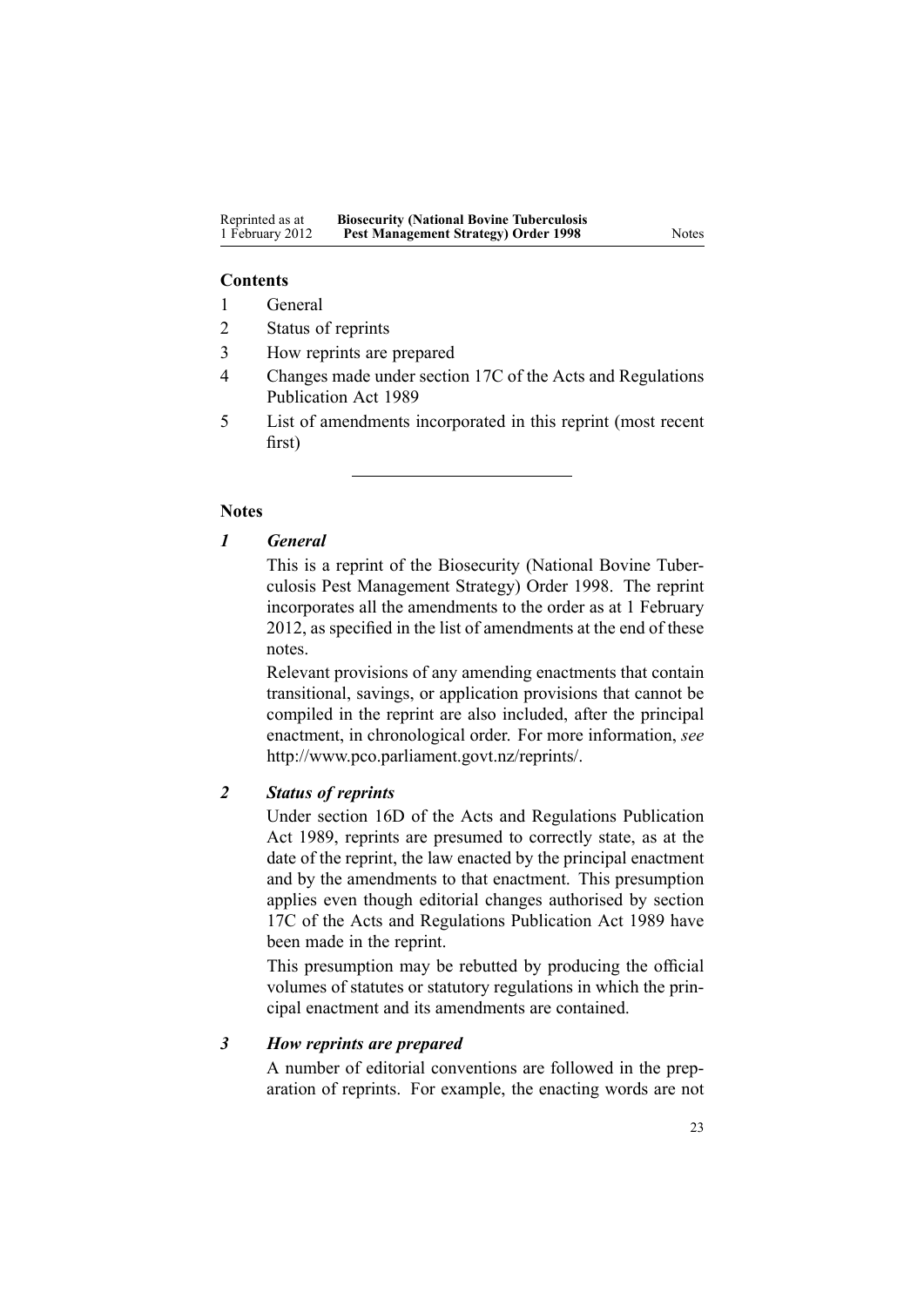| <b>Biosecurity (National Bovine Tuberculosis</b> | Reprinted as at |
|--------------------------------------------------|-----------------|
| Pest Management Strategy) Order 1998             | 1 February 2012 |

included in Acts, and provisions that are repealed or revoked are omitted. For <sup>a</sup> detailed list of the editorial conventions, *see* <http://www.pco.parliament.govt.nz/editorial-conventions/> or Part 8 of the *Tables of New Zealand Acts and Ordinances and Statutory Regulations and Deemed Regulations in Force*.

# *4 Changes made under section 17C of the Acts and Regulations Publication Act 1989*

[Section](http://www.legislation.govt.nz/pdflink.aspx?id=DLM195466) 17C of the Acts and Regulations Publication Act 1989 authorises the making of editorial changes in <sup>a</sup> reprint as set out in [sections](http://www.legislation.govt.nz/pdflink.aspx?id=DLM195468) 17D and [17E](http://www.legislation.govt.nz/pdflink.aspx?id=DLM195470) of that Act so that, to the extent permitted, the format and style of the reprinted enactment is consistent with current legislative drafting practice. Changes that would alter the effect of the legislation are not permitted.

A new format of legislation wasintroduced on 1 January 2000. Changes to legislative drafting style have also been made since 1997, and are ongoing. To the extent permitted by [section](http://www.legislation.govt.nz/pdflink.aspx?id=DLM195466) 17C of the Acts and Regulations Publication Act 1989, all legislation reprinted after 1 January 2000 is in the new format for legislation and reflects current drafting practice at the time of the reprint.

In outline, the editorial changes made in reprints under the authority of [section](http://www.legislation.govt.nz/pdflink.aspx?id=DLM195466) 17C of the Acts and Regulations Publication Act 1989 are set out below, and they have been applied, where relevant, in the preparation of this reprint:

- • omission of unnecessary referential words (such as "of this section" and "of this Act")
- • typeface and type size (Times Roman, generally in 11.5 point)
- • layout of provisions, including:
	- •indentation
	- • position of section headings (eg, the number and heading now appear above the section)
- • format of definitions (eg, the defined term now appears in bold type, without quotation marks)
- • format of dates (eg, <sup>a</sup> date formerly expressed as "the 1st day of January 1999" is now expressed as "1 January 1999")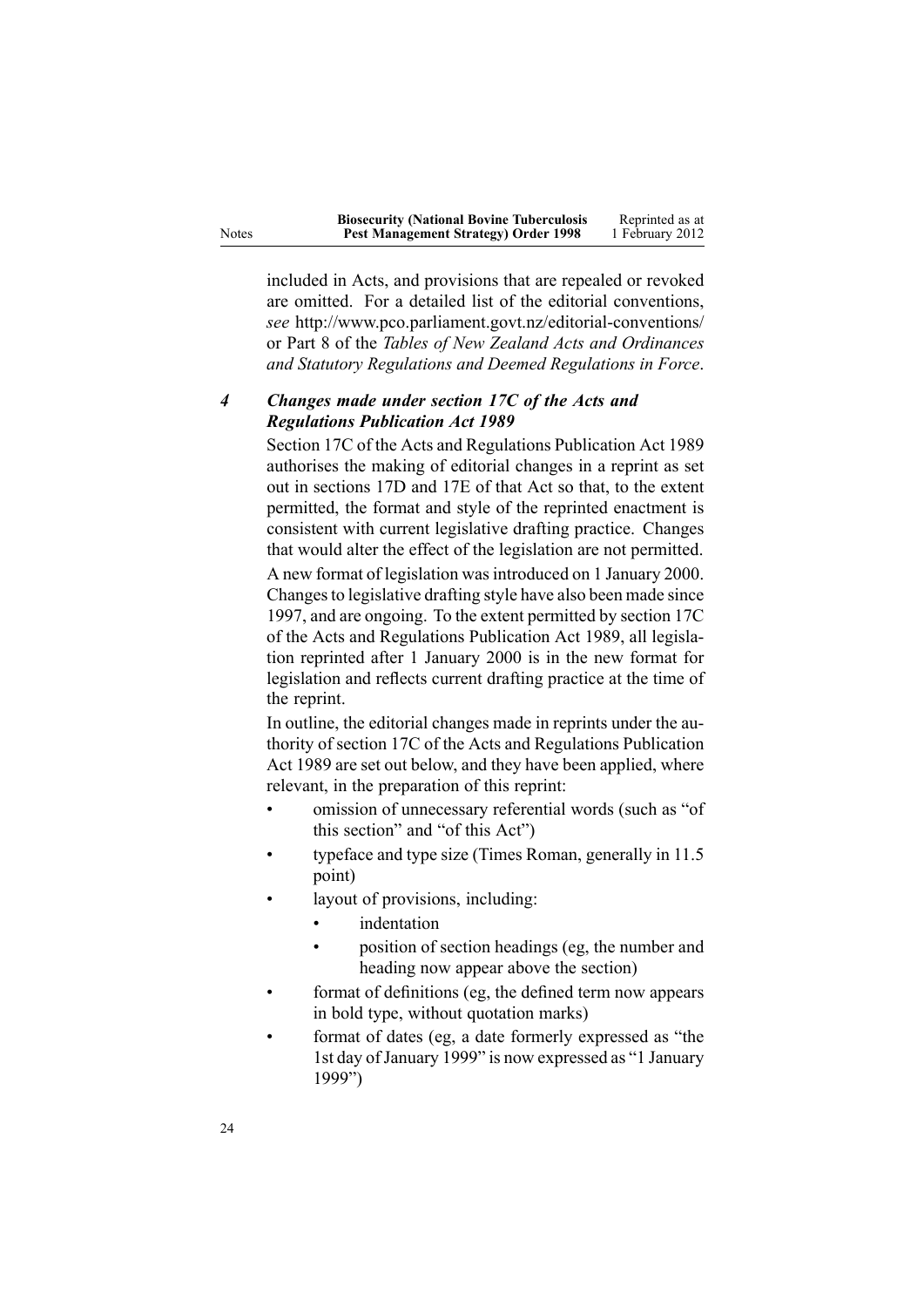- • position of the date of assent (it now appears on the front page of each Act)
- •punctuation (eg, colons are not used after definitions)
- • Parts numbered with roman numerals are replaced with arabic numerals, and all cross-references are changed accordingly
- • case and appearance of letters and words, including:
	- • format of headings (eg, headings where each word formerly appeared with an initial capital letter followed by small capital letters are amended so that the heading appears in bold, with only the first word (and any proper nouns) appearing with an initial capital letter)
	- • small capital letters in section and subsection references are now capital letters
- • schedules are renumbered (eg, Schedule 1 replaces First Schedule), and all cross-references are changed accordingly
- • running heads (the information that appears at the top of each page)
- • format of two-column schedules of consequential amendments, and schedules of repeals (eg, they are rearranged into alphabetical order, rather than chronological).

# *5 List of amendments incorporated in this reprint (most recent first)*

Biosecurity (National Bovine Tuberculosis Pest [Management](http://www.legislation.govt.nz/pdflink.aspx?id=DLM3696900) Strategy) Amendment [Order](http://www.legislation.govt.nz/pdflink.aspx?id=DLM3696900) (No 2) 2011 (SR 2011/151)

Biosecurity (National Bovine Tuberculosis Pest [Management](http://www.legislation.govt.nz/pdflink.aspx?id=DLM3765113) Strategy) Amendment [Order](http://www.legislation.govt.nz/pdflink.aspx?id=DLM3765113) 2011 (SR 2011/150)

Veterinarians Act 2005 (2005 No 126): [section](http://www.legislation.govt.nz/pdflink.aspx?id=DLM364675) 105

Biosecurity (National Bovine Tuberculosis Pest [Management](http://www.legislation.govt.nz/pdflink.aspx?id=DLM283054) Strategy) Amendment [Order](http://www.legislation.govt.nz/pdflink.aspx?id=DLM283054) 2004 (SR 2004/271)

Dairy Industry Restructuring Act 2001 (2001 No 51): section [165\(5\)](http://www.legislation.govt.nz/pdflink.aspx?id=DLM110110)

Animal Products (Ancillary and Transitional Provisions) Act 1999 (1999 No 94): [section](http://www.legislation.govt.nz/pdflink.aspx?id=DLM36187)  $8(2)$